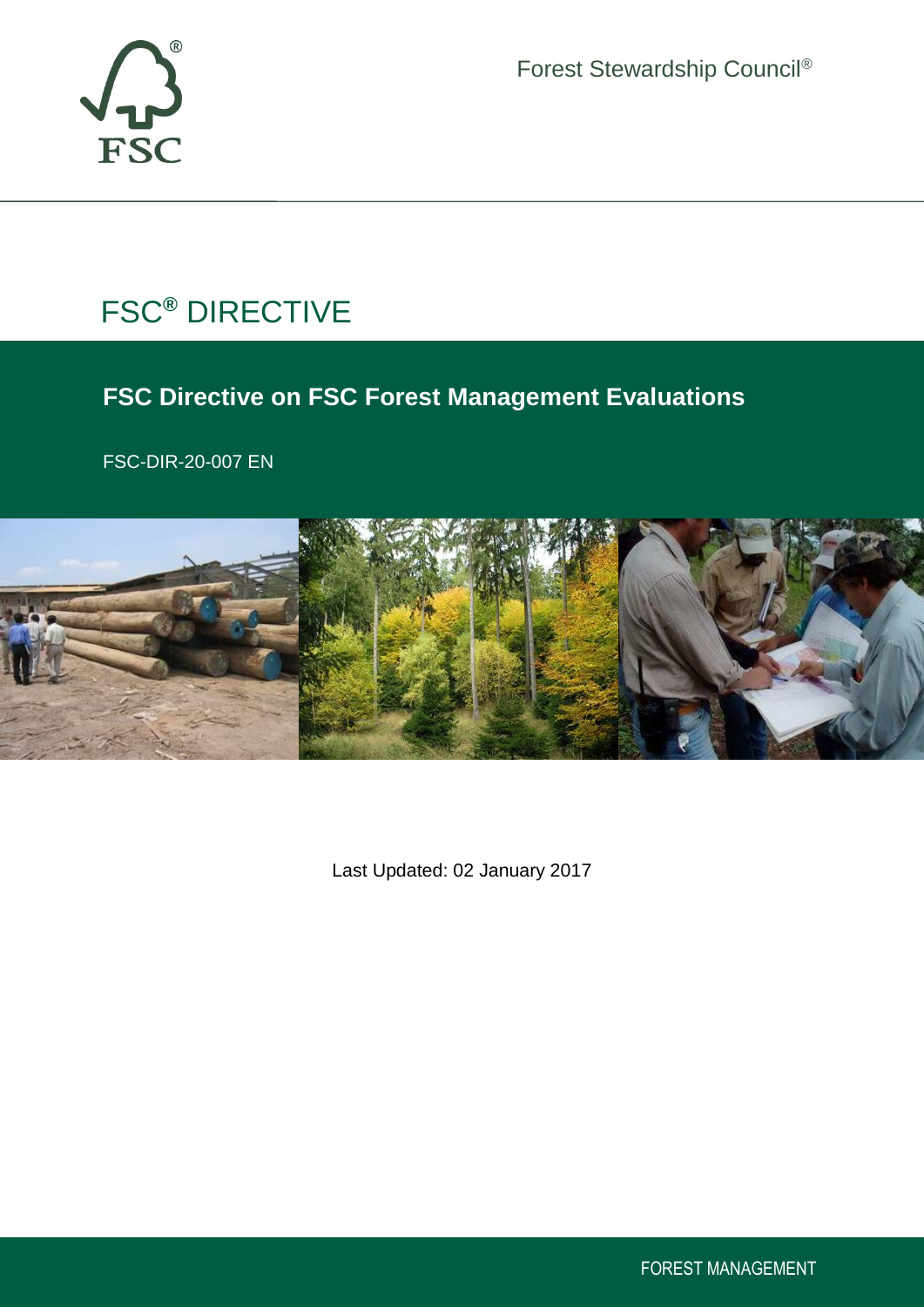| Title:                                     | <b>FSC Directive on FSC Forest Management Evaluations</b>        |  |  |
|--------------------------------------------|------------------------------------------------------------------|--|--|
| Document reference code: FSC-DIR-20-007 EN |                                                                  |  |  |
| <b>Approval body:</b>                      | <b>FSC Board of Directors</b>                                    |  |  |
| <b>Contact for comments:</b>               | <b>FSC International Center</b><br>- Policy and Standards Unit - |  |  |
|                                            | Charles-de-Gaulle-Str. 5<br>53113 Bonn, Germany                  |  |  |
|                                            | +49-(0)228-36766-0                                               |  |  |
|                                            | 且<br>+49-(0)228-36766-30                                         |  |  |
|                                            | policy.standards@fsc.org                                         |  |  |

© 2014 Forest Stewardship Council, A.C. All rights reserved.

No part of this work covered by the publisher's copyright may be reproduced or copied in any form or by any means (graphic, electronic or mechanical, including photocopying, recording, recording taping, or information retrieval systems) without the written permission of the publisher.

Printed copies of this document are for reference only. Please refer to the electronic copy on the FSC website (www.fsc.org) to ensure you are referring to the latest version.

The Forest Stewardship Council® (FSC) is an independent, not for profit, non-government organization established to support environmentally appropriate, socially beneficial, and economically viable management of the world's forests.

FSC's vision is that the world's forests meet the social, ecological, and economic rights and needs of the present generation without compromising those of future generations.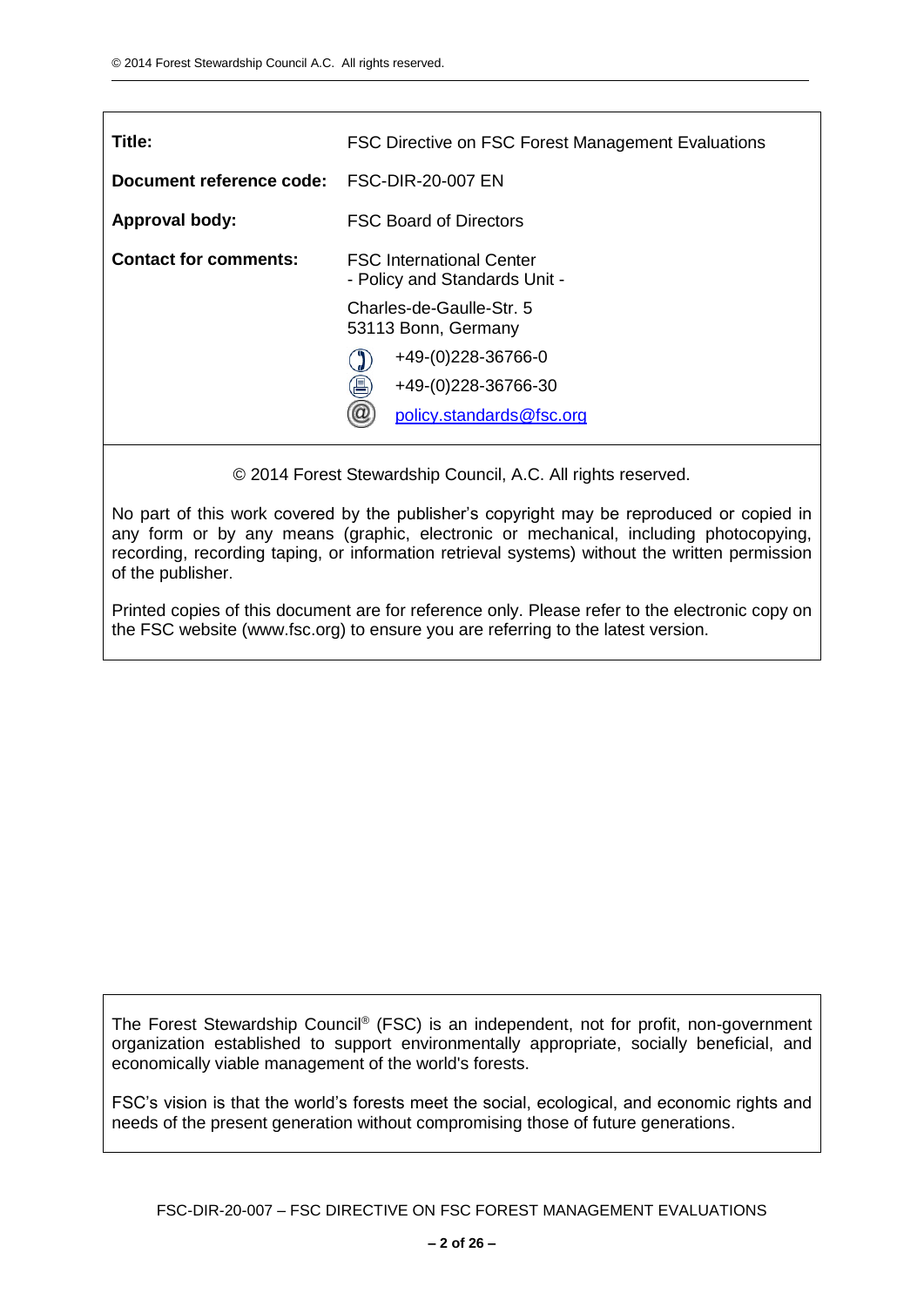# **Foreword**

FSC received various comments from Certification Bodies and stakeholders requesting a reduction in the number of normative documents to make the documented certification system more comprehensible. FSC therefore combined all previous Advice Notes into single documents which are called "directive". A directive includes all advices issued in relation to a single standard. The relation to a standard is reflected in the document code. Where new interpretation is approved, these will be added to the directive and the revised document will be reissued.

The intention of this document is to standardize understanding and implementation of requirements by FSC accredited certification bodies and certificate holders.

This document will be revised as required. The content of the directive will be incorporated into the related standards in each major review as feasible.

Changes and amendments to the directive will be announced to the FSC Network immediately.

#### **Note on use of this directive**

All aspects of this document are considered to be normative, including the scope, effective date, references, terms and definitions, tables and annexes, unless otherwise stated.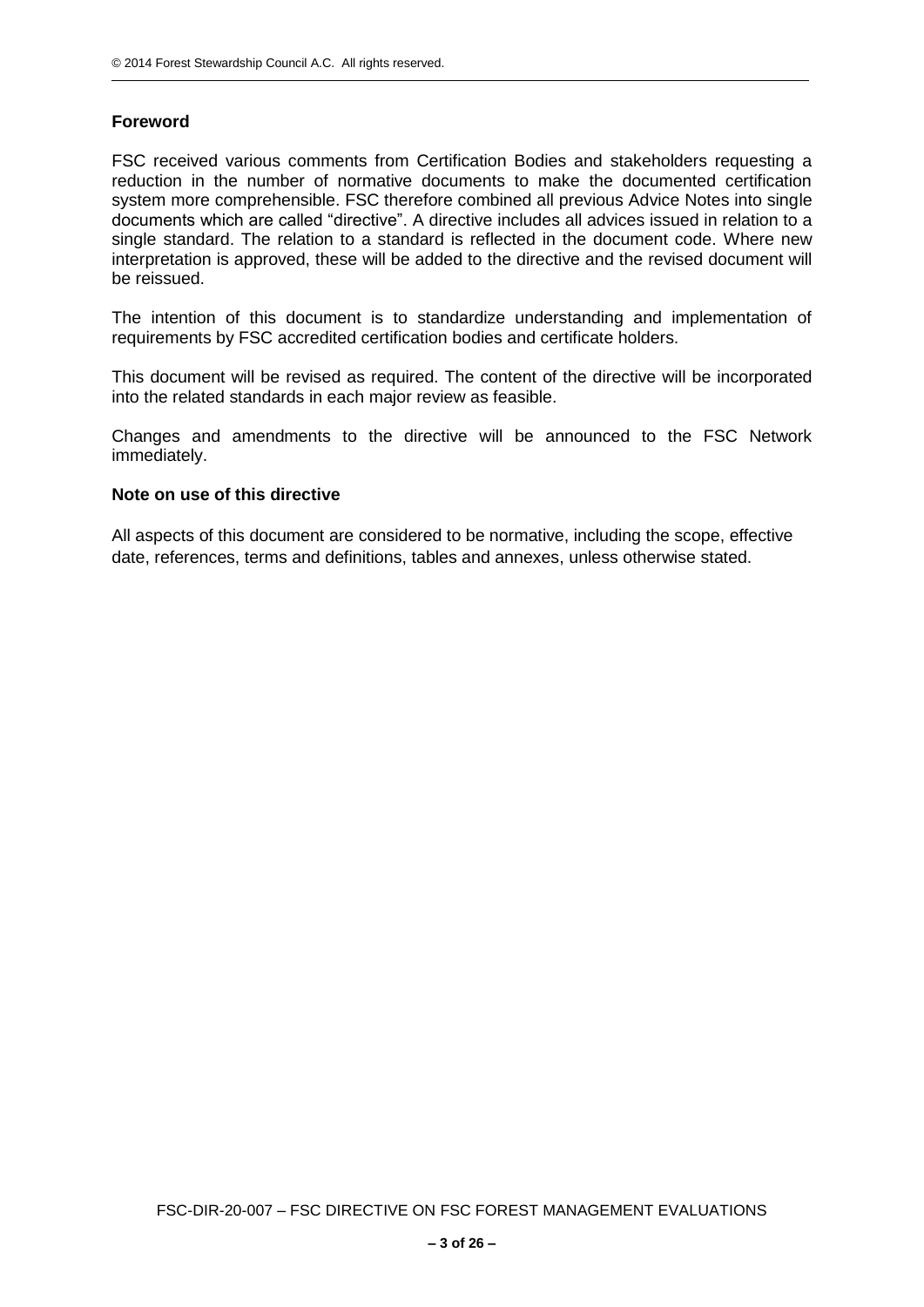# **CONTENTS**

- A Scope<br>B Effectiv
- B Effective date<br>C References
- C References<br>D FSC normat
- FSC normative documents replaced by this Directive
- E Terms and definitions
- Part 1 General Issues
- Part 2 FSC Advices

| <b>ADVICE 20-007-01</b> | Scope of forest certification                                                                                                                           |
|-------------------------|---------------------------------------------------------------------------------------------------------------------------------------------------------|
| <b>ADVICE 20-007-02</b> | <b>Primary forests</b>                                                                                                                                  |
| <b>ADVICE 20-007-03</b> | <b>Certification of concessions</b>                                                                                                                     |
| <b>ADVICE 20-007-04</b> | <b>Mining and Quarrying</b>                                                                                                                             |
| <b>ADVICE 20-007-05</b> | <b>Non Timber Forest Products</b>                                                                                                                       |
| <b>ADVICE 20-007-06</b> | <b>FSC certification of bamboo</b>                                                                                                                      |
| <b>ADVICE 20-007-07</b> | <b>Cultivated Shiitake mushrooms</b>                                                                                                                    |
| <b>ADVICE 20-007-08</b> | Single species sustained yield                                                                                                                          |
| <b>ADVICE 20-007-09</b> | <b>Clearance of encroaching forest</b>                                                                                                                  |
| <b>ADVICE 20-007-10</b> | Conversion of plantation to non forest land                                                                                                             |
| <b>ADVICE 20-007-11</b> | <b>Products of land clearance</b>                                                                                                                       |
| <b>ADVICE 20-007-12</b> | <b>Financial evaluation</b>                                                                                                                             |
| <b>ADVICE 20-007-13</b> | <b>Certification of windbreaks</b>                                                                                                                      |
| <b>ADVICE 20-007-14</b> | <b>Certification of forest remnants</b>                                                                                                                 |
| <b>ADVICE 20-007-15</b> | Certification of Management Units (MUs) with areas converted from<br>natural forest to plantations between 01 November 1994 and 31<br><b>March 2013</b> |
| <b>ADVICE 20-007-16</b> | Wind turbine establishment within FSC certified areas                                                                                                   |
| <b>ADVICE 20-007-17</b> | <b>Applicable National and Local Laws and Regulations</b>                                                                                               |
| <b>ADVICE 20-007-18</b> | Advice Note for the interpretation of the default clause of Motion 65                                                                                   |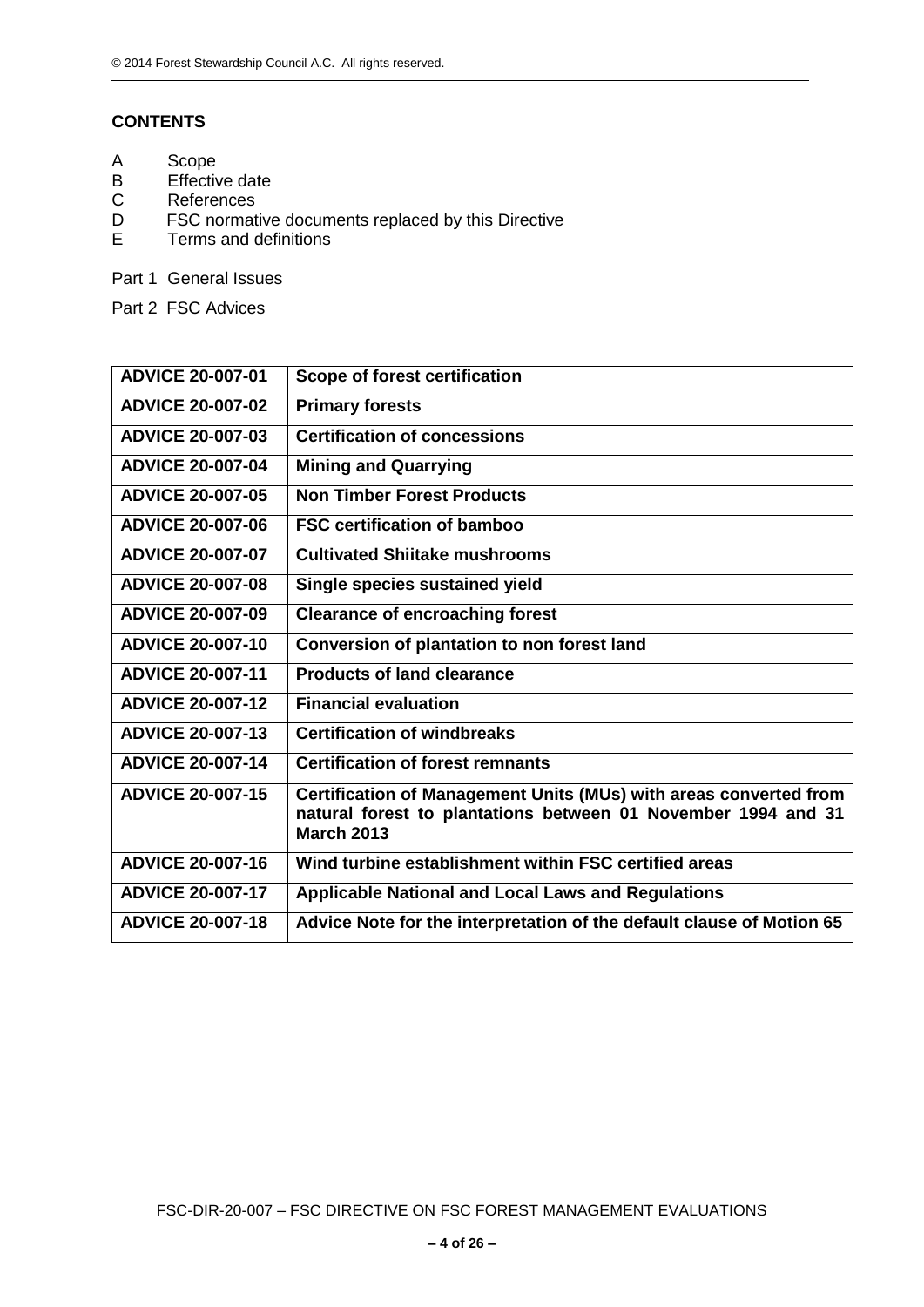# **A Scope**

This document provides FSC's formal interpretation of requirements included in *FSC-STD-20-007*.

#### **B Effective date**

The effective date is specified for each advice separately.

#### **C References**

The following referenced documents are indispensable for the application of this document. For undated references, the latest edition of the referenced document (including any amendments) applies.

*FSC-STD-01-001 FSC Principles and Criteria for forest stewardship FSC-STD-20-007 V3-0 EN Forest management evaluations*

#### **D FSC normative documents replaced by this Directive**

*FSC-GUI-20-200 FSC Guidelines for Certification Bodies (Version March 2005) FSC-ADV-20-006 EN Certification of windbreaks FSC-ADV-20-007 EN Certification of forest remnants FSC-ADV-30-502 EN FSC certification of bamboo FSC-ADV-30-602 EN Conversion of plantation to non forest land FSC-ADV-50-001 EN Shiitake mushrooms labeled with the FSC trademarks*

#### **E Terms and definitions**

Terms and definitions are provided in *FSC-STD-01-002 FSC glossary of terms*. Further advice-related definitions may be provided in the context of each advice.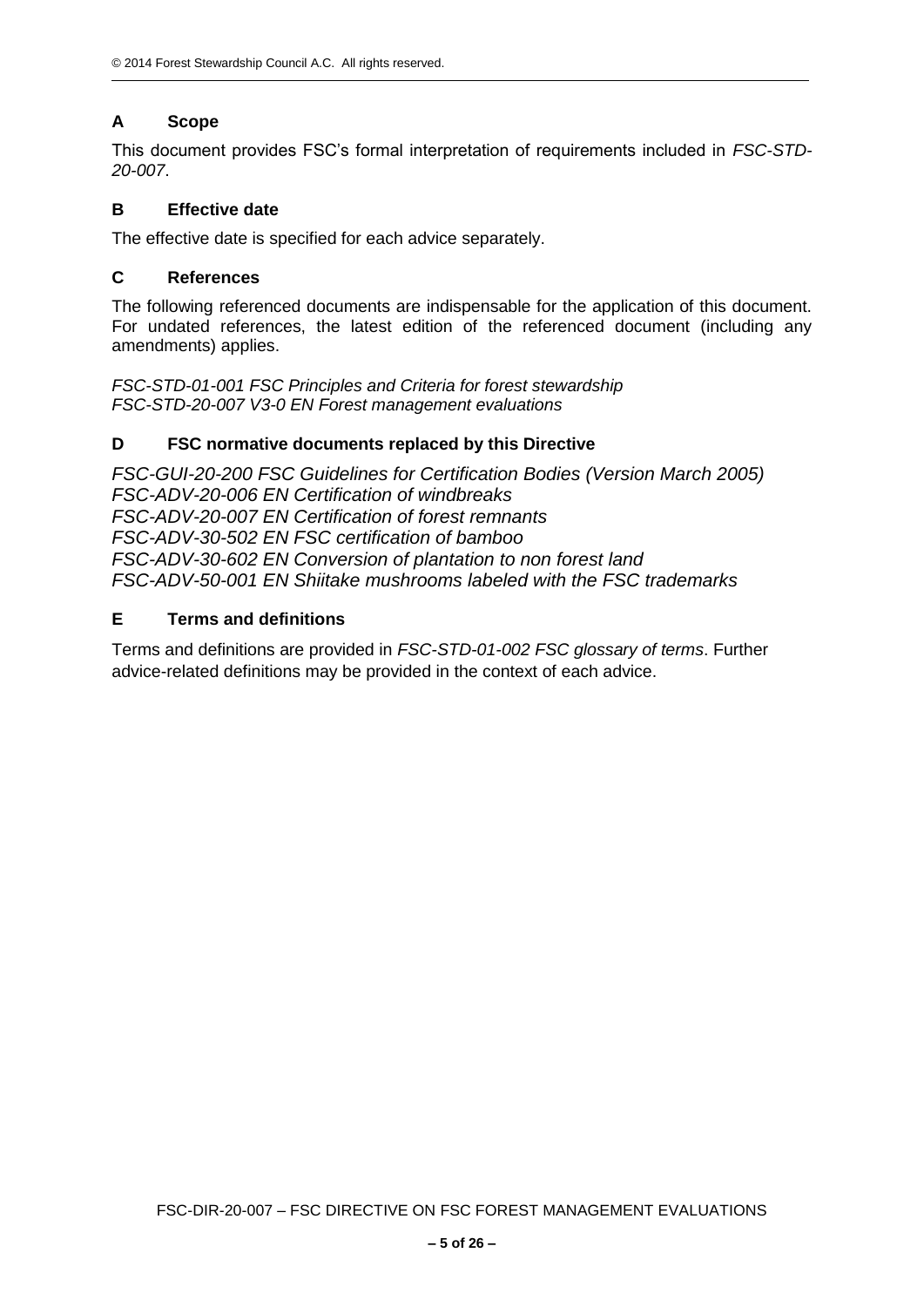#### **Part 1 General Issues**

- 1 The FSC Directive is providing certification bodies and other stakeholders with clear advices on the implementation of FSC's international policies and standards. A directive is designed to provide formal advice in relation to a single specific issue or question raised with the FSC International Center. All advices on a series of issues related to a specific FSC international policy or standard are collected in one document to improve accessibility of interpretations for certification bodies, certificate holders and interested parties.
- 2 If a certification body is in doubt about the correct implementation of an FSC policy or standard, the certification body must request clarification from the FSC Policy and Standards Unit. If required, such clarification will be provided in the form of a new directive.
- 3 Prior to the finalisation of an advice, a certification body may make its own decision in relation to a question for which clarification has been sought. In such a case, responsibility for the consequences of the decision shall rest exclusively with the certification body concerned. Formal advice subsequently provided by the FSC International Center will be applicable retrospectively.
- 4 The advices provided in this document represent the formal position of the FSC International Center unless and until it is superseded by the approval of a more recent policy, standard, or advice. In such cases the requirements specified in the more recent document shall take precedence.
- 5 Certification bodies are required to comply with the most recent formal advices, and ASI (Accreditation Services International) will base its evaluations and issue of corrective actions on these.
- 6 Finalised advices are approved by the FSC Director General Head or the FSC Policy and Standards Committee (PSC) to the FSC Board of Directors. If a certification body wishes to contest the advice provided it may do so by requesting a formal review and decision by the PSC. Until and unless such a review and decision has been finalised, the certification body shall continue to comply with the position of the FSC International Center.
- 7 Directives are under continual review and may be revised or withdrawn in response to new information, experience or changing circumstances, for example by the development of new policies or standards approved by the FSC Board of Directors.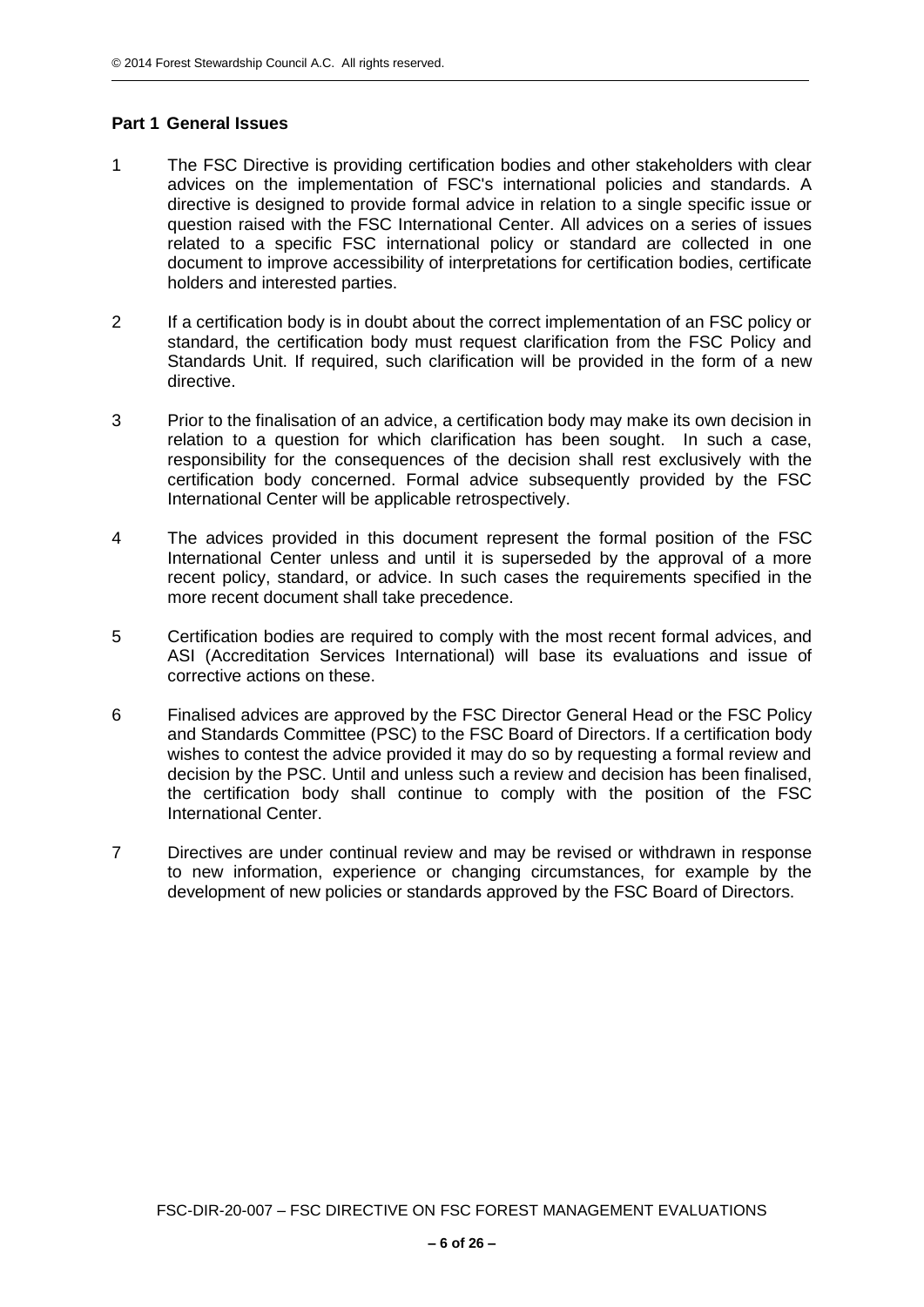#### **Part 2 FSC Advices**

| ADVICE-20-007-01    | Scope of forest certification                                 |                |           |                                                                                                                                                                                                                                                                                                                                                                                                                                                                                                                                                                                                                                                                                                                 |
|---------------------|---------------------------------------------------------------|----------------|-----------|-----------------------------------------------------------------------------------------------------------------------------------------------------------------------------------------------------------------------------------------------------------------------------------------------------------------------------------------------------------------------------------------------------------------------------------------------------------------------------------------------------------------------------------------------------------------------------------------------------------------------------------------------------------------------------------------------------------------|
| Normative reference | FSC-STD-20-007 V3-0 EN Clause 1.1<br>FSC-POL-10-004 (2005) EN |                |           |                                                                                                                                                                                                                                                                                                                                                                                                                                                                                                                                                                                                                                                                                                                 |
| Effective date      | <b>June 1998</b>                                              |                |           |                                                                                                                                                                                                                                                                                                                                                                                                                                                                                                                                                                                                                                                                                                                 |
| Terms & definitions |                                                               |                |           |                                                                                                                                                                                                                                                                                                                                                                                                                                                                                                                                                                                                                                                                                                                 |
| Background          | $\mathbf 1$                                                   |                |           | Trees may be grown in a wide variety of systems in order to yield a<br>wide variety of products. FSC was founded on the basis that both<br>plantation and natural forests should be within the scope of<br>certification. However there are a number of production systems<br>that cannot clearly be described as 'forests'.                                                                                                                                                                                                                                                                                                                                                                                    |
|                     | $\overline{2}$                                                |                |           | Such production systems include:                                                                                                                                                                                                                                                                                                                                                                                                                                                                                                                                                                                                                                                                                |
|                     |                                                               | 2.1            |           | Very short rotation crops such as:                                                                                                                                                                                                                                                                                                                                                                                                                                                                                                                                                                                                                                                                              |
|                     |                                                               |                |           | Conifers, traditionally Norway Spruce (Picea abies)<br>grown for use as Christmas trees.                                                                                                                                                                                                                                                                                                                                                                                                                                                                                                                                                                                                                        |
|                     |                                                               |                |           | Poplar (Populus spp.) and other species coppiced<br>on short rotations (e.g. 4 - 7 years) for use as fuel.                                                                                                                                                                                                                                                                                                                                                                                                                                                                                                                                                                                                      |
|                     |                                                               |                |           | Willow (Salix spp.) and other species coppiced on<br>short rotations for production of shoots for e.g.<br>basketwork and production of hurdles.                                                                                                                                                                                                                                                                                                                                                                                                                                                                                                                                                                 |
|                     |                                                               | 2.2            | Orchards: |                                                                                                                                                                                                                                                                                                                                                                                                                                                                                                                                                                                                                                                                                                                 |
|                     |                                                               | 2.3            |           | Silvo-pastoral production systems;                                                                                                                                                                                                                                                                                                                                                                                                                                                                                                                                                                                                                                                                              |
|                     |                                                               | 2.4            |           | Agro-forestry production systems;                                                                                                                                                                                                                                                                                                                                                                                                                                                                                                                                                                                                                                                                               |
|                     |                                                               | 2.5            |           | Plantations managed for Non Timber Forest Products (e.g.<br>rubber, oil palm, coconuts).                                                                                                                                                                                                                                                                                                                                                                                                                                                                                                                                                                                                                        |
|                     | 3                                                             |                |           | Are such production systems within the scope of FSC certification?                                                                                                                                                                                                                                                                                                                                                                                                                                                                                                                                                                                                                                              |
| Advice              | $\mathbf 1$                                                   | with pasture'. |           | The term 'forest' denotes a formation dominated by trees.<br>It is<br>defined by the Shorter Oxford Dictionary as 'An extensive tract of<br>land covered with trees and undergrowth sometimes intermingled                                                                                                                                                                                                                                                                                                                                                                                                                                                                                                      |
|                     | $\overline{2}$                                                | plantain'.     |           | A 'tree' in turn is defined as 'A perennial plant having a self-<br>supporting woody main stem or trunk (which usually develops<br>woody branches at some distance from the ground), and growing to<br>a considerable height and size. Extended to bushes or shrubs of<br>erect growth and having a single stem; and even some perennial<br>herbaceous plants which grow to a great height, as the banana or                                                                                                                                                                                                                                                                                                    |
|                     | 3                                                             | orchards.      |           | However, such linguistic definitions of the word 'forest' may not<br>however be useful for the purpose of defining the scope of<br>certification. Many stakeholders draw a strong distinction between<br>a 'forest' and a 'plantation'. An area growing a very short rotation<br>crop of trees would not normally be described as a forest, because<br>the trees have not yet developed their 'considerable height and<br>size'. Nevertheless, the area may consist of 'an extensive tract of<br>land covered with trees and undergrowth'. If the same area was left<br>to grow without intervention it would very likely develop into a forest.<br>Similar problems apply to other production systems, such as |
|                     | 4                                                             |                |           | FSC accepts a broad approach to the scope of FSC accreditation of<br>forest stewardship. For the purposes of defining scope the FSC<br>Principles and Criteria may potentially be applicable to any 'tract of                                                                                                                                                                                                                                                                                                                                                                                                                                                                                                   |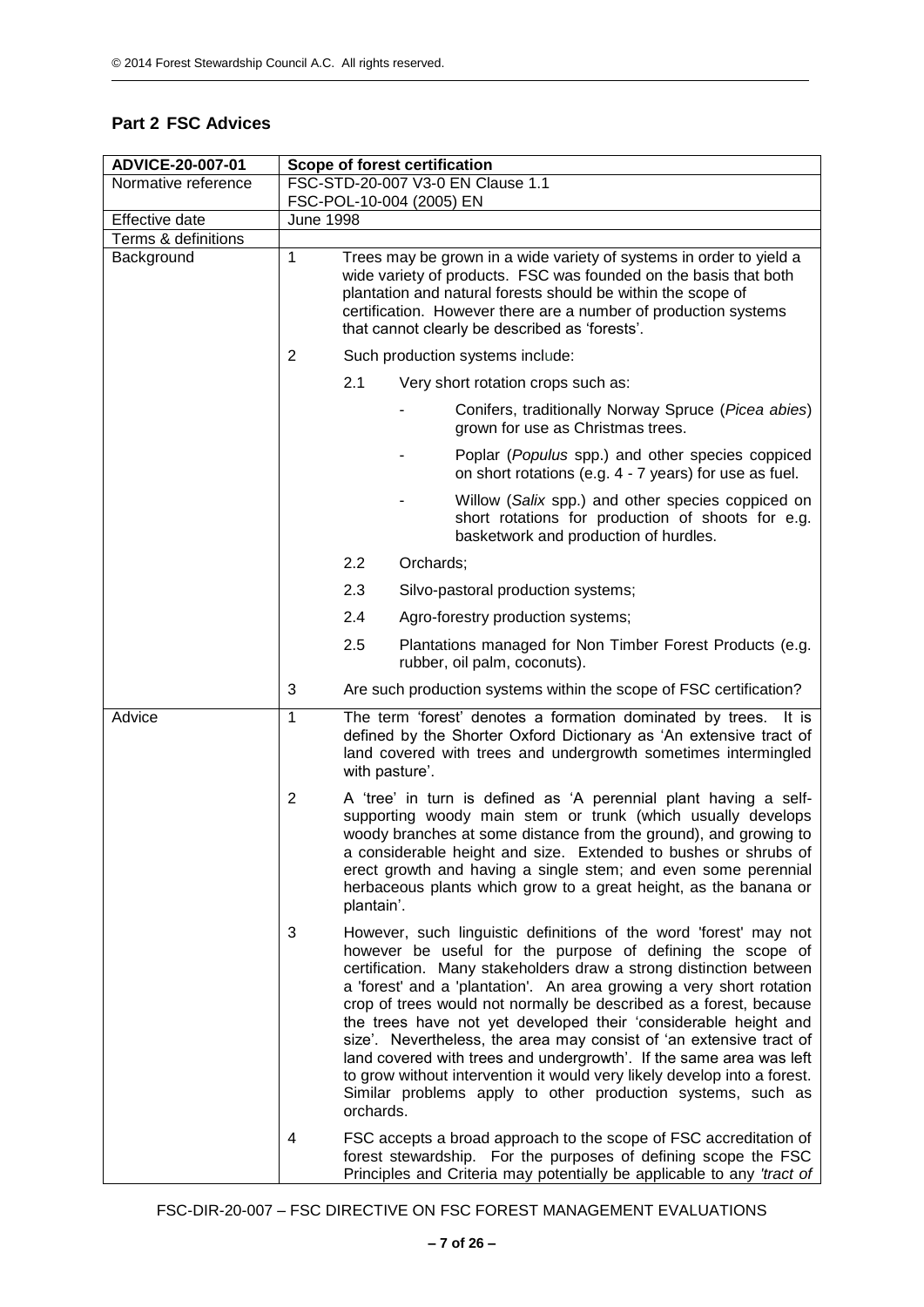|                |           | land dominated by trees'.                                                                                                                                                                                                                                                                                                                                                                                                                                                                                                                                                                                                                                              |
|----------------|-----------|------------------------------------------------------------------------------------------------------------------------------------------------------------------------------------------------------------------------------------------------------------------------------------------------------------------------------------------------------------------------------------------------------------------------------------------------------------------------------------------------------------------------------------------------------------------------------------------------------------------------------------------------------------------------|
| 5              |           | The second determinant of scope is whether such a tract of land<br>dominated by trees can be managed in compliance with the FSC<br>P&C, and maintain the ecological functions and values required by<br>the FSC P&C. Satisfaction of this requirement depends on the<br>particular production system in question rather than on the product<br>type, or the tree species as such.                                                                                                                                                                                                                                                                                      |
| 6              |           | Whether the ecological functions and values required by the FSC<br>Principles and Criteria can be maintained has to be judged on a<br>case by case basis. The decision includes consideration of the<br>species involved as well as the production system itself.                                                                                                                                                                                                                                                                                                                                                                                                      |
| $\overline{7}$ |           | Very short rotation tree crops                                                                                                                                                                                                                                                                                                                                                                                                                                                                                                                                                                                                                                         |
|                | 7.1       | The FSC Principles and Criteria include a number of<br>requirements which may require the development of mature<br>trees. These include criteria 6.2, 6.3 and 6.4, and in the<br>case of plantations, criteria 10.1, 10.2, 10.3, and 10.5.                                                                                                                                                                                                                                                                                                                                                                                                                             |
|                | 7.2       | Forest management units or systems in which the main<br>management objective is the production of short rotation<br>products would not be expected to meet these criteria.<br>Such management systems are therefore likely to be<br>outside the scope of FSC-accredited forest certification.                                                                                                                                                                                                                                                                                                                                                                          |
|                | 7.3       | Some areas of short rotation tree crops may however form<br>part of a larger area devoted mainly to longer cycles or to<br>forest conservation or restoration.<br>There is nothing in<br>principle which prevents such products being produced in<br>the context of a forest management unit that complies with<br>the FSC Principles and Criteria, in which case the products<br>are eligible to carry the FSC Logo.                                                                                                                                                                                                                                                  |
|                | 7.4       | Regional Forest Stewardship Standards may provide further<br>clarification as to the limits of area of short rotation tree crop<br>that can be regarded as forming part of a wider forest<br>management unit, eligible to meet the requirements of the<br>FSC P&C.                                                                                                                                                                                                                                                                                                                                                                                                     |
| 5              | Oil palm. |                                                                                                                                                                                                                                                                                                                                                                                                                                                                                                                                                                                                                                                                        |
|                | 5.1       | Oil palm (Elaeis guineensis) is a tropical African forest<br>palm. Its native habitat was the moist tropical forest of the<br>Gulf of Guinea, from about Nigeria to the Republic of<br>Fruits of the palm have been collected since<br>Congo.<br>ancient times, and cultivation by the forest peoples may<br>have taken place as long as 5000 years ago. It grows to a<br>height of about 15m and can live to around 80 years of age.<br>The earliest plantations are thought to have been<br>established through natural germination following removal<br>of the native forest canopy ('Tropical plants' W. Lötschert &<br>G. Beese, HarperCollins Publishers, 1994). |
|                | 5.2       | A typical production system for oil palm involves trees being<br>grown to adulthood. Fruit may be harvested year round.<br>Trees are typically felled and replaced when more than 30 -<br>40 years of age. Whilst management is typically intensive,<br>there is no reason in principle why trees should not be<br>grown in a way that allows the development of an<br>undercover, in combination with other species along<br>watercourses and in protected areas, thus allowing the<br>ecological functions and values of a forest to develop.                                                                                                                        |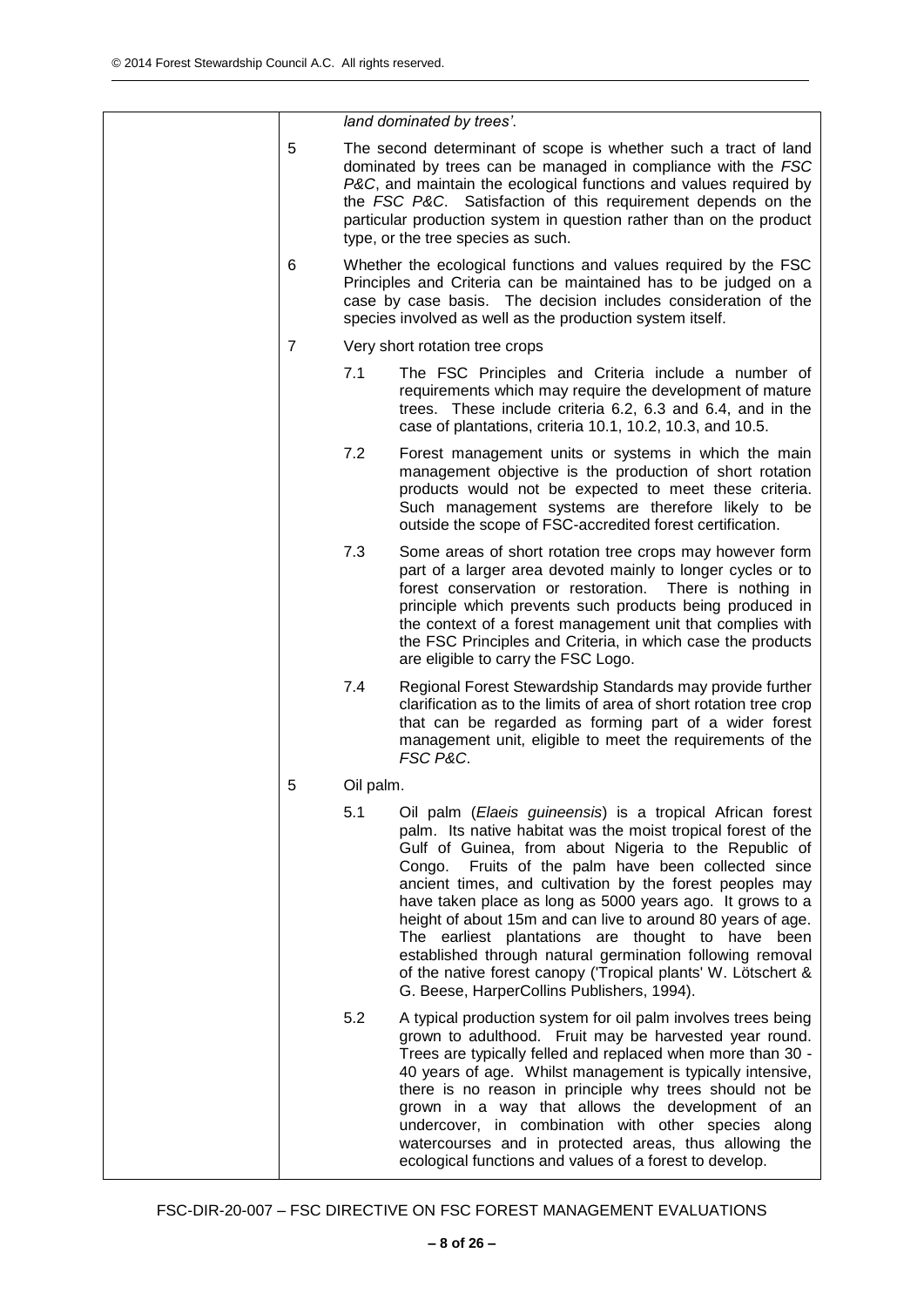|                | 5.3 | In <i>principle</i> therefore, there is no reason why an oil palm<br>plantation should not be eligible for certification.                                                                                                                                                                                                                                                                                                                                                                                                                                                                                               |
|----------------|-----|-------------------------------------------------------------------------------------------------------------------------------------------------------------------------------------------------------------------------------------------------------------------------------------------------------------------------------------------------------------------------------------------------------------------------------------------------------------------------------------------------------------------------------------------------------------------------------------------------------------------------|
|                | 5.4 | In practice whether an oil palm plantation can be certified<br>would depend on compliance with the FSC P&C, as it would<br>for a plantation of any other species.                                                                                                                                                                                                                                                                                                                                                                                                                                                       |
| 6              |     | Similar arguments may be advanced for other species such as<br>rubber, cacao, brazil nut trees, apples, oranges or olives.                                                                                                                                                                                                                                                                                                                                                                                                                                                                                              |
| $\overline{7}$ |     | In the case of silvo-pastoral, agroforestry and medium to long<br>rotation coppice systems decisions would have to be made on a<br>case by case basis. FSC recognises that there may be no clear-cut<br>distinction between a system which is sufficiently close to<br>maintaining the ecological functions and values required by the FSC<br>P&C to be certifiable, and one which does not. In such cases it is<br>recommended to agree with the FSC Secretariat whether the<br>system in question is within the scope of the FSC certification<br>system before entering into an evaluation contract with the client. |

| ADVICE-20-007-02    | <b>Primary forests</b>                                                                                                                                                                                                                                                                                                                                                           |
|---------------------|----------------------------------------------------------------------------------------------------------------------------------------------------------------------------------------------------------------------------------------------------------------------------------------------------------------------------------------------------------------------------------|
| Normative reference | FSC-STD-20-007 V3-0 EN Clause 1.1                                                                                                                                                                                                                                                                                                                                                |
| Effective date      | March 2005 (revised 2010)                                                                                                                                                                                                                                                                                                                                                        |
| Terms & definitions | Primary forest: Forest/ Other wooded land of native species, where there                                                                                                                                                                                                                                                                                                         |
|                     | are no clearly visible indications of human activities and the ecological                                                                                                                                                                                                                                                                                                        |
|                     | processes are not significantly disturbed (FAO Definition).                                                                                                                                                                                                                                                                                                                      |
| Background          | When the FSC Principles and Criteria were first approved in October 1994,<br>FSC Principle 9 referred to the requirements for certification of 'primary'<br>forests. Principle 9 was subsequently reviewed and replaced by the new<br>Principle 9 concept of 'High Conservation Value Forests', which was<br>approved by the FSC members and Board of Directors in January 1999. |
|                     | What are the implications of this revision to the certification of primary<br>forests?                                                                                                                                                                                                                                                                                           |
| Advice              | Primary forest may be certified within the FSC system when its<br>management is in compliance with the requirements of the applicable Forest<br>Stewardship Standard including but not limited to the requirements in<br>relation to FSC Principle 9.                                                                                                                            |

| ADVICE-20-007-03    | <b>Certification of concessions</b>                                                                                                                                                                                                                                                                                                                                                                                                                                                                                                                                                                                                                                                                                                                                                           |
|---------------------|-----------------------------------------------------------------------------------------------------------------------------------------------------------------------------------------------------------------------------------------------------------------------------------------------------------------------------------------------------------------------------------------------------------------------------------------------------------------------------------------------------------------------------------------------------------------------------------------------------------------------------------------------------------------------------------------------------------------------------------------------------------------------------------------------|
| Normative reference | FSC-STD-20-007 V3-0 EN Clause 1.1                                                                                                                                                                                                                                                                                                                                                                                                                                                                                                                                                                                                                                                                                                                                                             |
|                     | FSC-STD-01-001 Criterion 1.6                                                                                                                                                                                                                                                                                                                                                                                                                                                                                                                                                                                                                                                                                                                                                                  |
| Effective date      | March 2005                                                                                                                                                                                                                                                                                                                                                                                                                                                                                                                                                                                                                                                                                                                                                                                    |
| Terms & definitions | Forest concession: system of awarding harvesting rights to individuals,                                                                                                                                                                                                                                                                                                                                                                                                                                                                                                                                                                                                                                                                                                                       |
|                     | private companies and/or communities who assume the risk and                                                                                                                                                                                                                                                                                                                                                                                                                                                                                                                                                                                                                                                                                                                                  |
|                     | responsibility of forest resources exploitation and/or management.                                                                                                                                                                                                                                                                                                                                                                                                                                                                                                                                                                                                                                                                                                                            |
| Background          | Forest land is often managed and/or harvested on a concession<br>system. The landowner, typically a state, leases the right to harvest<br>the concession area to a private company for a specified length of<br>time. The concession is issued subject to terms and conditions<br>agreed between the land owner and the concessionaire which vary<br>widely from one case to another. The landowner has the right to<br>revoke the concession if the terms of the agreement are not met.<br>Concessions may be leased for short time periods (e.g. 5 years),<br>based on harvesting rights, or for much longer (e.g. 30 years) based<br>on harvesting rights and many management responsibilities. Even<br>the longest concessions rarely reflect the life cycle of the harvested<br>species. |
|                     | The concession system raises a number of issues for certification<br>2<br>bodies and FSC. Firstly, it represents a division of responsibilities                                                                                                                                                                                                                                                                                                                                                                                                                                                                                                                                                                                                                                               |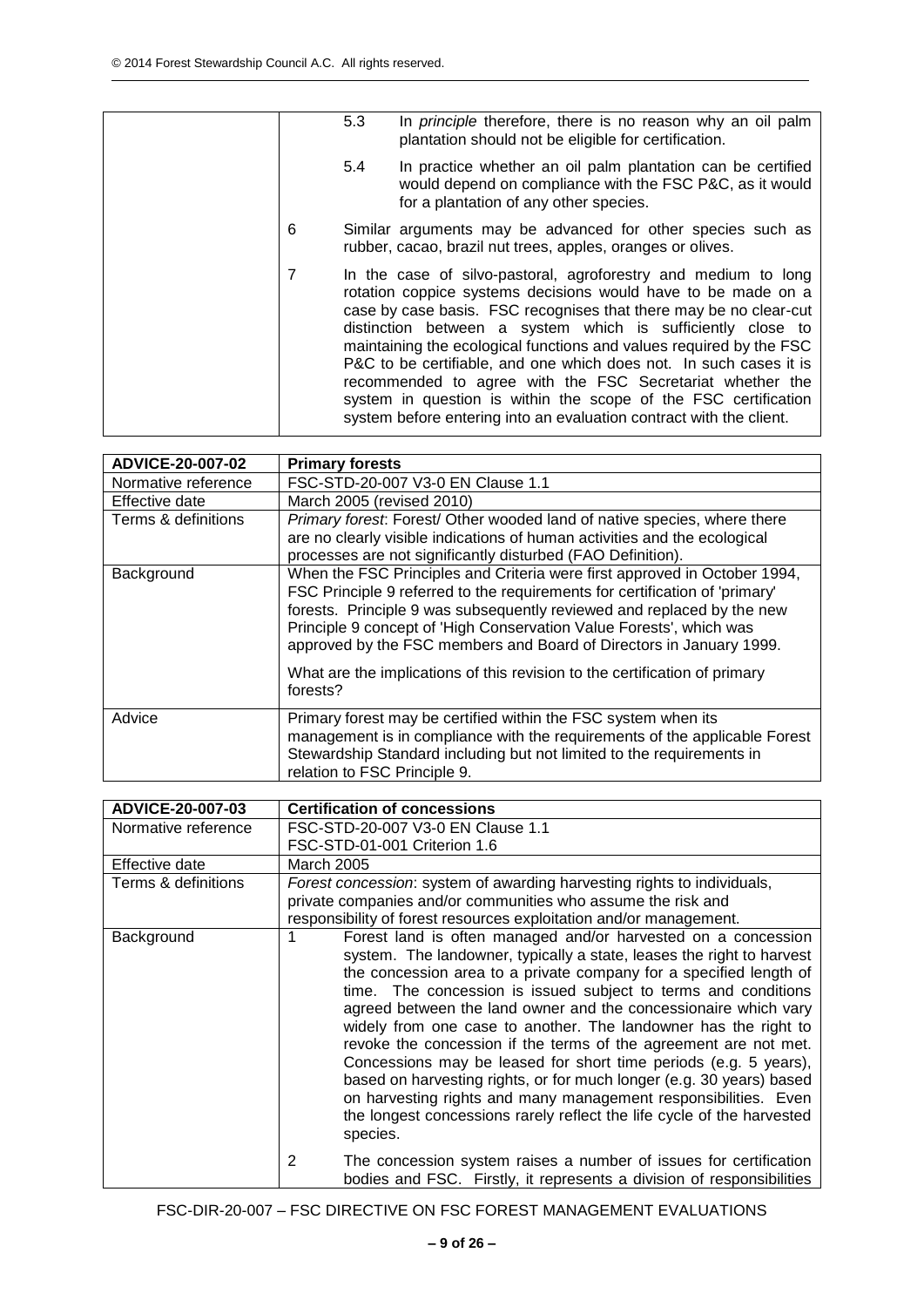|        |                | between the owner and the manager. Criterion 1.6 of the FSC<br>Principles and Criteria refers to the forest managers' commitment to<br>adhere to the FSC P&C, rather than the forest owner's.<br>This<br>criterion requires clarification in the case of a concession system.                                                                                                                                                                                                                                                                                                                                                                                                                                                                                                                                                                                                                                               |
|--------|----------------|-----------------------------------------------------------------------------------------------------------------------------------------------------------------------------------------------------------------------------------------------------------------------------------------------------------------------------------------------------------------------------------------------------------------------------------------------------------------------------------------------------------------------------------------------------------------------------------------------------------------------------------------------------------------------------------------------------------------------------------------------------------------------------------------------------------------------------------------------------------------------------------------------------------------------------|
|        | 3              | Secondly, Criterion 2.1 asks for 'clear evidence of long-term forest<br>use rights to the land'. Whilst the legal rights of concessionaires are<br>often clear, it is not clear whether these can be considered 'long-<br>term'. The situation is compounded when a concessionaire applies<br>for certification towards the end of a concession period.                                                                                                                                                                                                                                                                                                                                                                                                                                                                                                                                                                     |
| Advice | 1              | Division of management responsibilities between owners and<br>managers is very common in forestry. It occurs on all scales from<br>the very large to the very small. In such cases the manager's<br>freedom to manage the land in accordance with the FSC P&C may<br>be constrained by the owner's management objectives. However<br>committed the manager is to implementation of the P&C, the<br>manager may be over-ruled by the owner. It is therefore essential<br>that the manager has explicit authorisation from the owner to<br>manage the forest in compliance with the FSC P&C. In the case of<br>concession systems the certification body must be satisfied that the<br>manager has full authority to implement the FSC P&C in the<br>concession area. It must be clear to the manager that if the owner<br>imposes constraints which prevent implementation of the P&C, the<br>certificate will be withdrawn. |
|        | $\overline{2}$ | Short concession lengths have been symptomatic of short-term<br>interest in the forest. However the length of a concession does not<br>of itself determine whether good management will or will not take<br>place, nor whether the owners or managers are committed to the<br>FSC Principles and Criteria. Ownership of forest land can change,<br>even where the land is owned by the forest manager. Long<br>concessions may change hands before their expiry date.                                                                                                                                                                                                                                                                                                                                                                                                                                                       |
|        | 3              | FSC does not consider that a short concession length necessarily<br>precludes certification. In some cases, very short logging<br>concessions or harvesting licences may be issued by owners<br>(including states) committed to good long term management.<br>Similarly the number of years that a concession has to run does not<br>determine whether certification is possible or not. A forest manager<br>coming to the end of a 50 year concession is just as eligible for<br>certification as a forest manager at the start of a 50 year<br>concession. The key factor is whether there is convincing evidence<br>of management for the long-term stewardship of the forest. The<br>certification body shall document this evidence in the relevant audit<br>report.                                                                                                                                                   |
|        | 4              | In evaluating long-term commitment to the FSC Principles and<br>Criteria, FSC is looking for evidence of resources invested in long<br>term management - for example in research, inventory,<br>management planning, roading, controlled harvesting, post harvest<br>inventory and forest protection. These are considered in other FSC<br>Criteria.                                                                                                                                                                                                                                                                                                                                                                                                                                                                                                                                                                        |
|        | $\overline{5}$ | In evaluating long-term forest use rights to the land, FSC is looking<br>for clear long-term use rights of the owner. These may be partially<br>delegated to a responsible authority, such as a concessionaire, for a<br>shorter or longer period. FSC is then looking for clear evidence of<br>this delegation of authority, together with the owner's commitment<br>that the delegated authority has the right to manage the land in<br>compliance with the FSC P&C.                                                                                                                                                                                                                                                                                                                                                                                                                                                      |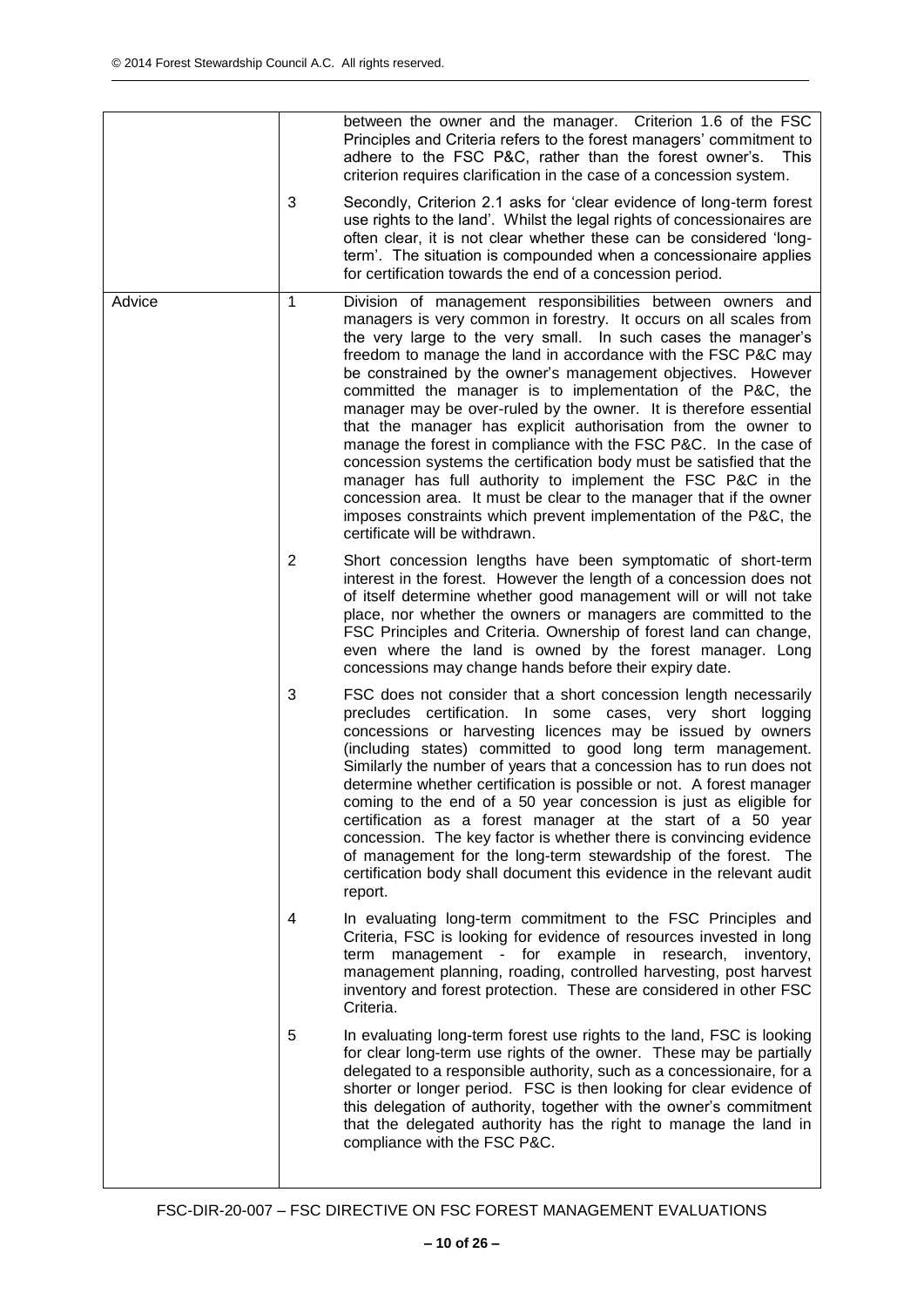| 6<br>conditions on which certification depends are still being complied | When ownership or management changes during the period of<br>validity of a certificate, the certification body must withdraw the<br>certificate, and may re-issue it in the name of the new<br>owner/manager only if the certification body is satisfied that the |
|-------------------------------------------------------------------------|-------------------------------------------------------------------------------------------------------------------------------------------------------------------------------------------------------------------------------------------------------------------|
|-------------------------------------------------------------------------|-------------------------------------------------------------------------------------------------------------------------------------------------------------------------------------------------------------------------------------------------------------------|

| ADVICE-20-007-04    | <b>Mining and Quarrying</b>                                                                                                                                                                                                                                                                                                                                                 |  |  |
|---------------------|-----------------------------------------------------------------------------------------------------------------------------------------------------------------------------------------------------------------------------------------------------------------------------------------------------------------------------------------------------------------------------|--|--|
| Normative reference | FSC-STD-20-007 V3-0 EN Clause 1.2 b) and 8.14                                                                                                                                                                                                                                                                                                                               |  |  |
|                     | FSC-POL-20-003 The excision of areas from the scope of certification                                                                                                                                                                                                                                                                                                        |  |  |
| Effective date      | March 2005                                                                                                                                                                                                                                                                                                                                                                  |  |  |
| Terms & definitions |                                                                                                                                                                                                                                                                                                                                                                             |  |  |
| Background          | 1<br>In many countries mining and mineral rights are separated from<br>rights of ownership or rights to manage land for forestry or other<br>purposes. Often these rights are dealt with by different government<br>departments, and may be exercised by different and independent<br>entities.                                                                             |  |  |
|                     | 2<br>This can lead to major conflicts between a forest management<br>enterprise trying to implement forest stewardship in compliance with<br>the FSC P&C, and other enterprises engaged in mineral<br>prospecting or extraction.                                                                                                                                            |  |  |
| Advice              | The basis of certification is the implementation of the FSC Principles<br>1<br>and Criteria in the forest.                                                                                                                                                                                                                                                                  |  |  |
|                     | 2<br>If mining can be carried out in a forest area without compromising<br>the implementation of the FSC Principles and Criteria, then that<br>forest area may be certified.                                                                                                                                                                                                |  |  |
|                     | 3<br>In some circumstances it may be acceptable to excise areas in<br>which mining takes place from the scope of the certificate, and/or to<br>accept limited areas within the scope of the certificate in which the<br>full set of requirements are not fully met. Specific criteria and<br>indicators for assessing these situations are specified in FSC-POL-<br>20-003. |  |  |

| ADVICE-20-007-05    | <b>Non Timber Forest Products</b>                                                                                                                                                                                                                                                                                                                                                                                               |
|---------------------|---------------------------------------------------------------------------------------------------------------------------------------------------------------------------------------------------------------------------------------------------------------------------------------------------------------------------------------------------------------------------------------------------------------------------------|
| Normative reference | FSC-STD-20-007 V3-0 EN Clause 1.1                                                                                                                                                                                                                                                                                                                                                                                               |
| Effective date      | March 2005 (revised 2015)                                                                                                                                                                                                                                                                                                                                                                                                       |
| Terms & definitions |                                                                                                                                                                                                                                                                                                                                                                                                                                 |
| Background          | It has been recognised for some time that additional guidance is required<br>with respect to the level of evaluation that is required, especially when there<br>is harvesting of Non-Timber Forest Products (NTFPs) for commercial sales,<br>or when non-commercial harvesting of NTFPs has important impacts.<br>Special guidelines are also required for the labelling of NTFPs.                                              |
| Advice              | Certification bodies must take account of the potential impacts of<br>the harvesting or collection of NTFPs as part of the normal<br>evaluation for compliance of a forest management enterprise with<br>the applicable Forest Stewardship Standard. The potential impacts<br>of such harvesting or collection must be considered whether or not<br>the client proposes to use the FSC Trademarks to promote those<br>products. |
|                     | At the 12 <sup>th</sup> FSC Board meeting, January 1998, the FSC Board<br>2<br>approved a policy to allow FSC certification and labelling of NTFPs<br>with immediate effect. NTFPs from certified forests may carry the<br>FSC Logo on-product, and may be promoted with the FSC Logo<br>and Trademarks off-product.                                                                                                            |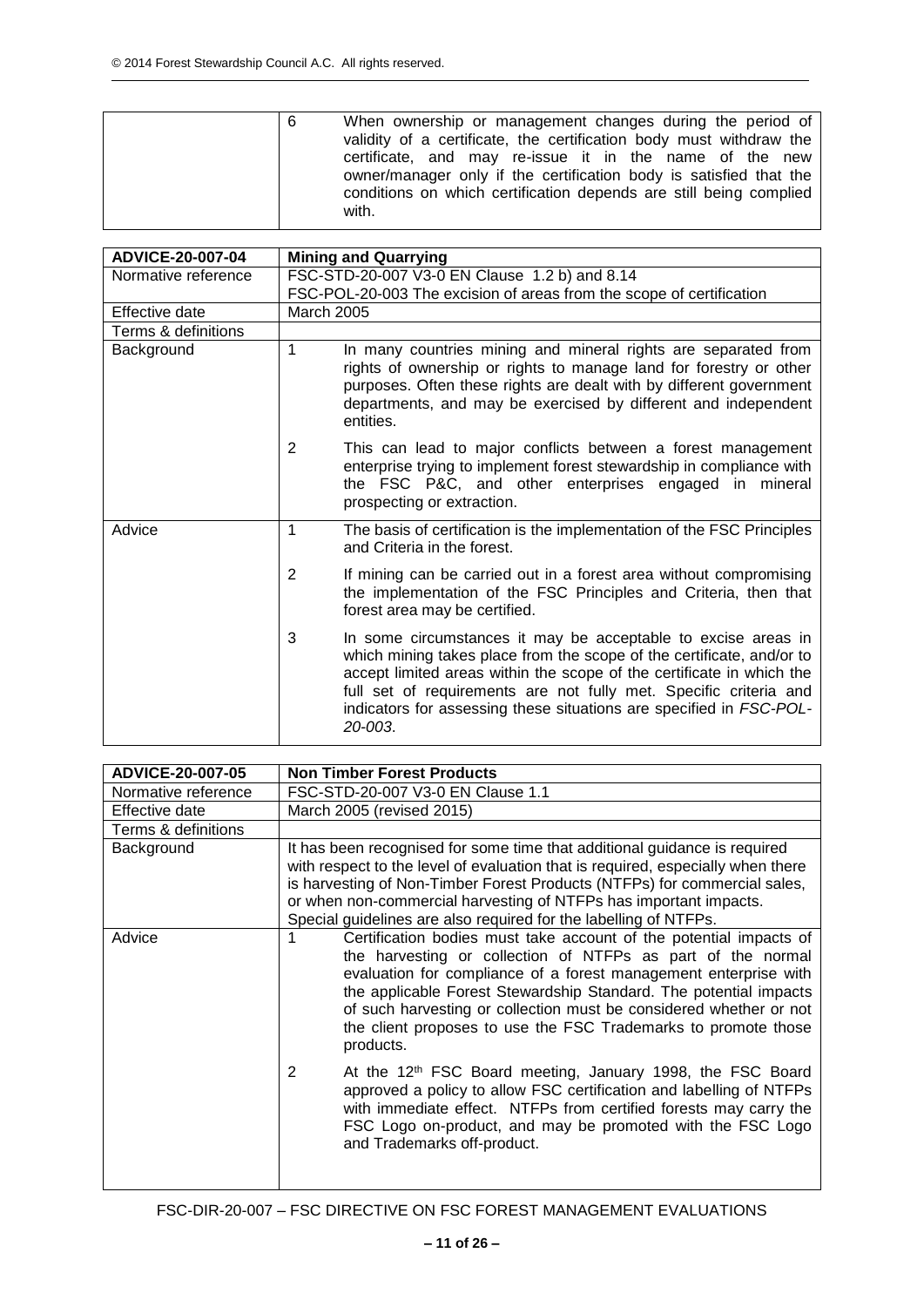| 3              | If a client wants to make on-product or off-product claims, the<br>certification body must evaluate the management system used for<br>the specific NTFP. The NTFP evaluation may take place during the<br>main certification evaluation, or may be carried out at any time<br>afterwards.                                                                                                                                                                                                                                                                                                                                                                                                                                                                             |
|----------------|-----------------------------------------------------------------------------------------------------------------------------------------------------------------------------------------------------------------------------------------------------------------------------------------------------------------------------------------------------------------------------------------------------------------------------------------------------------------------------------------------------------------------------------------------------------------------------------------------------------------------------------------------------------------------------------------------------------------------------------------------------------------------|
| 4              | The certification body shall use standards prepared or adapted in<br>the region for that NTFP, or it shall prepare its own NTFP standards<br>by a process of national or regional consultation similar to the<br>process currently used for the local adaptation of certification body<br>generic standards (see FSC-STD-20-002). The standard shall at<br>least include NTFP-specific indicators for the following criteria:                                                                                                                                                                                                                                                                                                                                         |
|                | Criteria 1.1, 2.1, 4.2, 5.6, 6.1, 6.6, 7.1, and 8.2                                                                                                                                                                                                                                                                                                                                                                                                                                                                                                                                                                                                                                                                                                                   |
| 5              | The certification body shall submit the standard to FSC International<br>in order to request a formal decision from the Policy and Standards<br>Committee prior to using the standard.                                                                                                                                                                                                                                                                                                                                                                                                                                                                                                                                                                                |
| 6              | Standards developed by FSC National Initiatives for the certification<br>of NTFPs may be submitted to the FSC International Center for<br>FSC approval. Once approved, such standards shall be used by<br>any FSC-accredited certification body as the basis for FSC<br>certification of NTFPs within the scope of the approved standard.                                                                                                                                                                                                                                                                                                                                                                                                                             |
| $\overline{7}$ | Certification bodies shall take account of existing NTFP standards in<br>a region, case by case, whenever they are contracted to certify and<br>label NTFPs, even when the standards are not formally approved by<br>FSC.                                                                                                                                                                                                                                                                                                                                                                                                                                                                                                                                             |
| 8              | The certification body must include NTFPs in the scope of the<br>applicable joint FM/COC certificate in order for the NTFPs to be<br>labelled or promoted subsequently using the FSC trademarks.                                                                                                                                                                                                                                                                                                                                                                                                                                                                                                                                                                      |
| 9              | On-product labelling of NTFPs using the FSC trademarks shall only<br>be permitted on the basis of a chain of custody certificate or joint<br>FM/COC certificate issued by an FSC-accredited certification body<br>which includes the specified NTFP product(s) within its scope.                                                                                                                                                                                                                                                                                                                                                                                                                                                                                      |
| 10             | In order to issue a chain of custody certificate for an NTFP product,<br>the certification body shall first describe the proposed product(s)<br>and related claim(s) to the Trademark Department of FSC Global<br>Development, including a description of all non FSC-certified<br>ingredients that may be included in the product. The certification<br>body must receive written permission that the FSC trademarks may<br>be used to promote the product(s) on the basis of the proposed<br>claim(s), prior to the issue of an FSC-endorsed certificate. The<br>Trademark Department shall not withhold such permission<br>unreasonably. The certification body shall then evaluate its client's<br>chain of custody control systems to verify the proposed claim. |
| 11             | The Trademark Department of FSC Global Development and FSC<br>reserve the right to register the FSC Trademarks for the appropriate<br>classes and to charge the certification body at cost for this service.<br>The cost may be passed on to the client which has requested the<br>sub-licence to use the FSC Trademarks for labels or market claims.<br>The cost is likely to be around US\$500 per trademark per country<br>and category, and typically takes 3 - 6 months. The certification<br>body should inform its client of the probable cost of registration at<br>an early stage.                                                                                                                                                                           |
| 12             | Claims and labels shall use a form of words adapted as appropriate<br>from the FSC Trademark Standards. All parties may take a flexible<br>approach, with full consultation between the certification body, the<br>FSC Trademark Department, and the client. The certification body                                                                                                                                                                                                                                                                                                                                                                                                                                                                                   |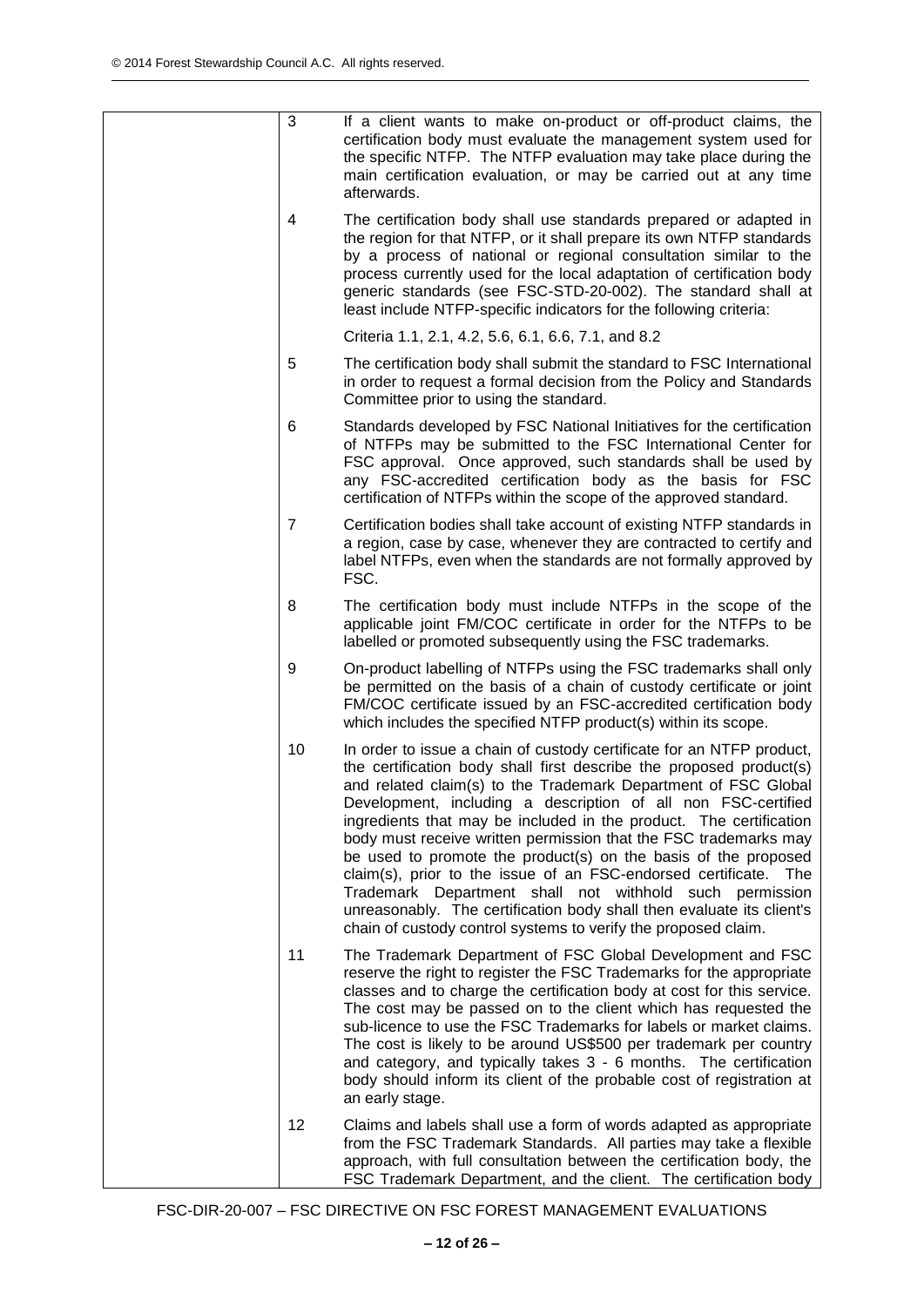|    | shall evaluate all on- and off-product claims in relation to the<br>certification of the product, and ensure that they are not misleading.  |
|----|---------------------------------------------------------------------------------------------------------------------------------------------|
| 13 | The FSC Trademarks shall not be associated in any way with<br>NTFPs unless they come from forests fully certified within the FSC<br>system. |

| ADVICE-20-007-06    | <b>FSC certification of bamboo</b>                                                                                                                                                                                                                                                                                                                                                                                                                                                                                                                                                                                                                                                                                                   |  |  |
|---------------------|--------------------------------------------------------------------------------------------------------------------------------------------------------------------------------------------------------------------------------------------------------------------------------------------------------------------------------------------------------------------------------------------------------------------------------------------------------------------------------------------------------------------------------------------------------------------------------------------------------------------------------------------------------------------------------------------------------------------------------------|--|--|
| Normative reference | FSC-STD-20-007 V3-0 EN Clause 1.1                                                                                                                                                                                                                                                                                                                                                                                                                                                                                                                                                                                                                                                                                                    |  |  |
| Effective date      | 13 May 2004                                                                                                                                                                                                                                                                                                                                                                                                                                                                                                                                                                                                                                                                                                                          |  |  |
| Terms & definitions |                                                                                                                                                                                                                                                                                                                                                                                                                                                                                                                                                                                                                                                                                                                                      |  |  |
| Background          | Can certification bodies certify/ label bamboo?                                                                                                                                                                                                                                                                                                                                                                                                                                                                                                                                                                                                                                                                                      |  |  |
| Advice              | Where bamboo occurs within the matrix of an FSC-certified natural<br>1.<br>forest or plantation it may be certified/ labeled as a Non-Timber Forest<br>Product (NTFP) following FSC's general guidance for NTFPs.                                                                                                                                                                                                                                                                                                                                                                                                                                                                                                                    |  |  |
|                     | If bamboo is itself grown as a plantation crop, or is itself the principal<br>2.<br>component of a 'natural forest' it may or may not be possible to certify<br>under the FSC system, depending on the specific situation. The key<br>question is whether the area of bamboo is within FSC's definition of a<br>'natural forest' or 'plantation', and then whether the management of the<br>area meets the requirements of the FSC Principles and Criteria for<br>Forest Stewardship. Potential applicants for certification are advised to<br>request a 'scoping visit' from an FSC accredited certification body to<br>seek advice on this before proceeding to a full evaluation.                                                 |  |  |
|                     | Within the FSC system a forest or a tree plantation may be considered<br>3.<br>for certification if it meets either the definition of 'natural forest' or a<br>'plantation' (see glossary to FSC-STD-01-001 FSC Principles and<br>Criteria for Forest Stewardship). If an area of bamboo can be<br>considered natural forest or part thereof, or a plantation, can be<br>managed in compliance with the FSC P&C, and maintain the ecological<br>functions and values required by the FSC P&C, then it may be<br>evaluated and certified within the FSC system. Satisfaction of these<br>requirements depends on the particular production system in question<br>rather than on the product type, or the tree/bamboo species as such. |  |  |
|                     | There are many species of bamboo, the larger of which may be<br>4.<br>considered treelike. Larger areas of such bamboo are often referred to<br>as 'bamboo forests'. Such areas may be considered as 'natural forests'<br>within FSC's definition, and may be evaluated for certification based on<br>the FSC Principles and Criteria for Forest Stewardship.                                                                                                                                                                                                                                                                                                                                                                        |  |  |
|                     | Bamboo of any size may also occur naturally as patches within a natural<br>5.<br>forest or plantation matrix. In this case the bamboo may be considered<br>as a non-timber forest product, and be certified as such within the FSC<br>system.                                                                                                                                                                                                                                                                                                                                                                                                                                                                                        |  |  |
|                     | In the case of plantation grown bamboo a decision would need to be<br>6.<br>made by the certification body as to whether it comes within the FSC<br>definition of 'plantation', and whether the management system can meet<br>the FSC Principles and Criteria. This decision may be based on such<br>factors as the size of the bamboo stems, the length of the rotation, the<br>presence or absence of other trees within the matrix, and the extent to<br>which ecological functions are maintained.                                                                                                                                                                                                                               |  |  |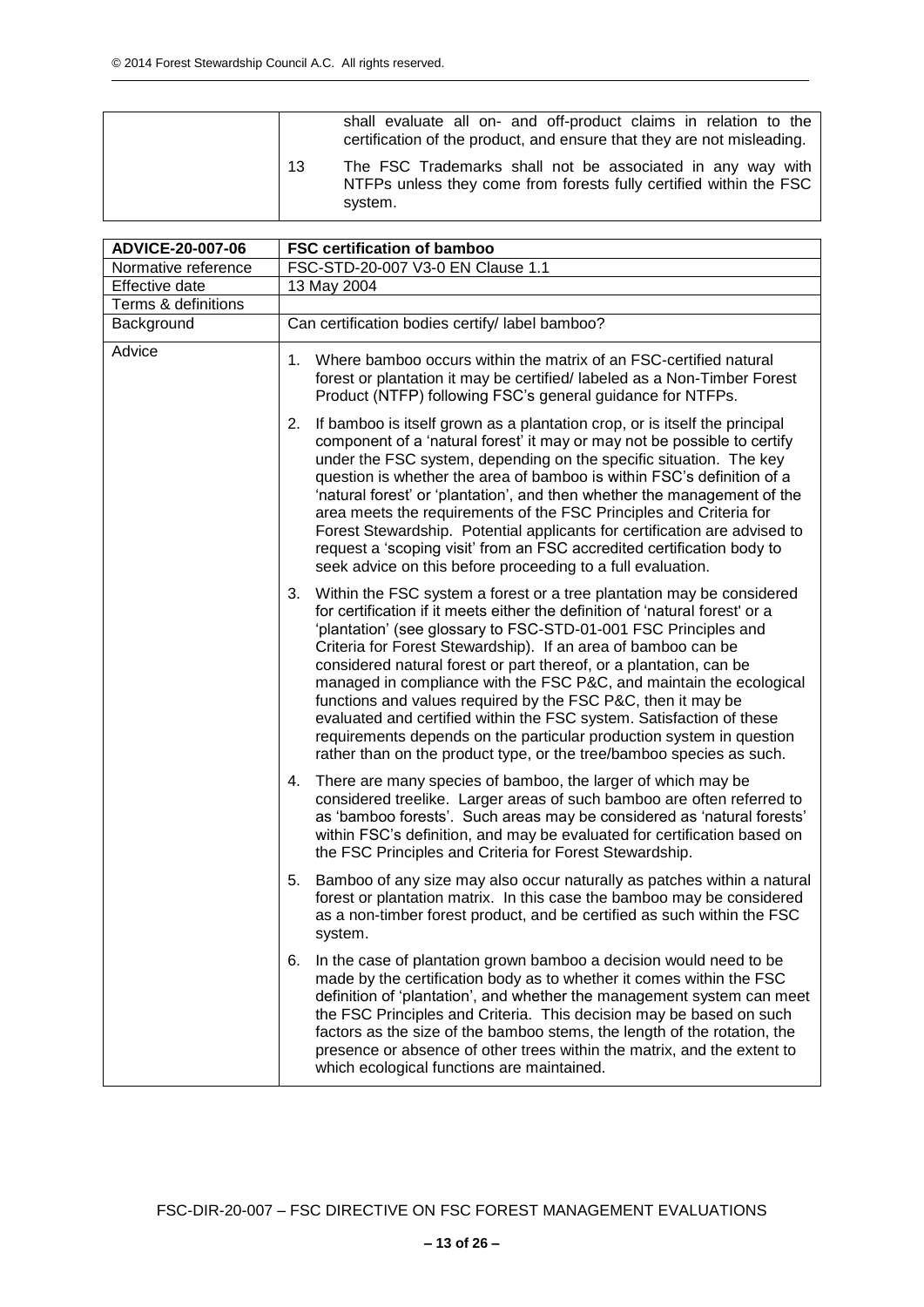| ADVICE-20-007-07    | <b>Cultivated Shiitake mushrooms</b>                                                                                                                                                                                                                                                                                                                                                                                                                                                                                                                                                                                                                                                  |
|---------------------|---------------------------------------------------------------------------------------------------------------------------------------------------------------------------------------------------------------------------------------------------------------------------------------------------------------------------------------------------------------------------------------------------------------------------------------------------------------------------------------------------------------------------------------------------------------------------------------------------------------------------------------------------------------------------------------|
| Normative reference | FSC-STD-20-007 V3-0 EN Clause 1.1                                                                                                                                                                                                                                                                                                                                                                                                                                                                                                                                                                                                                                                     |
| Effective date      | 16 September 2005 (revised 2010)                                                                                                                                                                                                                                                                                                                                                                                                                                                                                                                                                                                                                                                      |
| Terms & definitions |                                                                                                                                                                                                                                                                                                                                                                                                                                                                                                                                                                                                                                                                                       |
| Background          | Can cultivated Shiitake mushrooms be FSC-certified or be marketed with<br>the FSC Logo or associated claims? If so, what kinds of claims would be<br>permitted?                                                                                                                                                                                                                                                                                                                                                                                                                                                                                                                       |
| Advice              | mushrooms from FSC-certified forests<br>1<br>'Wild harvested'<br>are<br>considered to be a non-timber forest project and eligible for<br>certification and labelling under existing rules and regulations.                                                                                                                                                                                                                                                                                                                                                                                                                                                                            |
|                     | $\overline{2}$<br>The cultivation of the Shiitake is not directly related to the forest<br>management and the Shiitake is not in this case a wild-grown<br>product harvested from the forest. Cultivated Shiitake mushrooms<br>therefore are not considered eligible as an 'FSC-certified' non-<br>timber forest product, based on the described means of cultivation.<br>The case depends on whether other claims can be made using the<br>FSC logo, based on the substrate used, or location of cultivation.<br>Responsibility for providing advice and approval about the use of<br>FSC trademarks for this case rests with the Trademark Department<br>of FSC Global Development. |
|                     | FSC proposes the following regarding labeling:                                                                                                                                                                                                                                                                                                                                                                                                                                                                                                                                                                                                                                        |
|                     | a) Mushrooms that are grown on FSC-certified logs (solid, or re-<br>constituted) may be marketed using the FSC trademarks. The logs<br>themselves shall be "FSC pure" (100% FSC), coming from an FSC-<br>certified forest and covered by a valid FM/CoC or CoC certificate.                                                                                                                                                                                                                                                                                                                                                                                                           |
|                     | b) Whether cultivated mushrooms are grown within or outside of an<br>FSC-certified forest area is not considered relevant.                                                                                                                                                                                                                                                                                                                                                                                                                                                                                                                                                            |
|                     | c) Mushrooms not grown on FSC-certified logs and which are not 'wild<br>harvested' from FSC-certified forests, may not be promoted using<br>the FSC trademarks.                                                                                                                                                                                                                                                                                                                                                                                                                                                                                                                       |
|                     | The statement associated with the FSC trademarks must be in<br>d)<br>relation to the FSC-certified logs where the mushrooms were<br>Examples include: "These Shiitake mushrooms and<br>cultivated.<br>Criteria" or "The process of cultivation of these Shiitake mushrooms<br>takes place on FSC-certified logs."                                                                                                                                                                                                                                                                                                                                                                     |
|                     | e) FSC is open to consider other proposed claims suggested by<br>Nominated Agents or Certification Bodies. Such claims shall be in<br>line with the advice given by MCU above.                                                                                                                                                                                                                                                                                                                                                                                                                                                                                                        |
|                     | Claims may not be made about cultivated mushrooms based on the<br>f)<br>location of the cultivation unit.                                                                                                                                                                                                                                                                                                                                                                                                                                                                                                                                                                             |

| ADVICE-20-007-08    | Single species sustained yield                                                                                                                                                                                                                                                                                                                          |
|---------------------|---------------------------------------------------------------------------------------------------------------------------------------------------------------------------------------------------------------------------------------------------------------------------------------------------------------------------------------------------------|
| Normative reference | FSC-STD-01-001 Criterion 5.6                                                                                                                                                                                                                                                                                                                            |
| Effective date      | <b>March 2005</b>                                                                                                                                                                                                                                                                                                                                       |
| Terms & definitions |                                                                                                                                                                                                                                                                                                                                                         |
| Background          | In any natural forest there is a succession of trees of different<br>species at different scales. At scales varying from a single tree gap,<br>to the aftermath of a flood, forest fire, hurricane or landslip there is a<br>succession from colonizing trees to the trees typical of an older<br>forest. No forest is in a steady state at all scales. |
|                     | A typical pattern of 'management' of natural forests worldwide has<br>2<br>been to successively harvest the most valuable species of the most<br>useful size-classes, with varying degrees of consideration of the<br>consequences for future management of the forest. This has often                                                                  |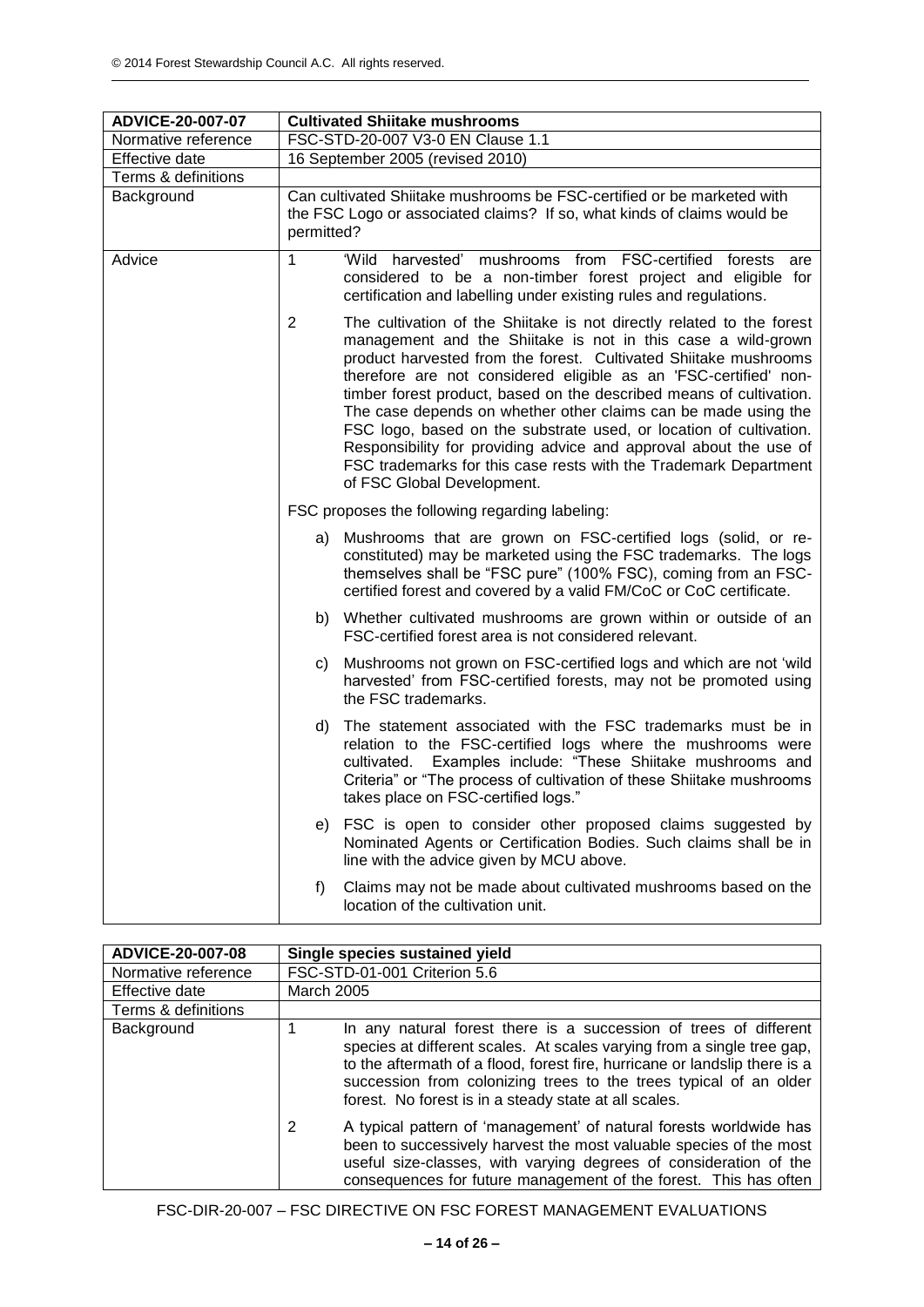|        |                | been combined with techniques to discourage or eliminate the less<br>commercially valuable species. This pattern may generate a<br>succession of 'commercial' species as the most valuable are<br>repeatedly removed until they become either commercially or locally<br>extinct. In this way the forest may become commercially and<br>environmentally degraded until it is abandoned, often to be burnt or<br>converted to agriculture.                                                                                                                                                                                                                                                                                                                                                                                                                                                                                                        |
|--------|----------------|--------------------------------------------------------------------------------------------------------------------------------------------------------------------------------------------------------------------------------------------------------------------------------------------------------------------------------------------------------------------------------------------------------------------------------------------------------------------------------------------------------------------------------------------------------------------------------------------------------------------------------------------------------------------------------------------------------------------------------------------------------------------------------------------------------------------------------------------------------------------------------------------------------------------------------------------------|
|        | 3              | Between the extremes of non-intervention and unsustainable<br>exploitation are forest managers trying to achieve a commercial<br>harvest of wood and non wood products whilst maintaining the<br>social and environmental values of the forest. Nevertheless, any<br>commercial harvesting of trees will influence the natural succession,<br>at a scale dependent on the scale of harvesting.<br>Many<br>management systems in fact intentionally distort both the species<br>and size-class distribution in order to favour 'commercial' species of<br>'commercial' sizes. Such distortions must have an effect on the<br>distribution of biodiversity within the forest.                                                                                                                                                                                                                                                                      |
|        | 4              | Furthermore there may be an inherent conflict between some<br>impacts of harvesting or management, and the longer term<br>distribution of species and age-classes within the forest.<br>Many<br>commercial species, including mahogany (Swietenia spp.) are<br>essentially light demanding. Higher intensity logging will create<br>more light, improving regeneration, but increasing disturbance.<br>Single tree logging will allow less light, reducing regeneration, but<br>causing less disturbance. There may therefore be inherent trade-<br>offs between the objectives of reducing short term environmental<br>impact, and the longer term environmental objective of<br>regeneration. Opinion amongst conservation scientists appears to<br>be divided as to the environmentally preferable option (e.g. see P.<br>Rice, Scientific American March 1997). Similar conflicts are<br>common in temperate as well as tropical ecosystems. |
|        | 5              | How should a certification body determine in similar circumstances<br>whether a particular forest management enterprise is carrying out<br>unsustainable exploitation of the forest, or is implementing long term<br>forest stewardship?                                                                                                                                                                                                                                                                                                                                                                                                                                                                                                                                                                                                                                                                                                         |
| Advice | 1              | The FSC International Center considers that it would<br>be<br>counterproductive to insist that companies slavishly work to ensure<br>single species sustained yield, when the implication is a high level<br>of immediate environmental impact, a high financial cost, and<br>unknown long term environmental impacts.                                                                                                                                                                                                                                                                                                                                                                                                                                                                                                                                                                                                                           |
|        | $\overline{2}$ | However, in situations in which logging is likely to lead to long term<br>changes in species and size-class distribution it is essential that<br>representative areas, and areas of particular conservation value,<br>are protected from logging.                                                                                                                                                                                                                                                                                                                                                                                                                                                                                                                                                                                                                                                                                                |
|        | 3              | Where there are doubts as to the impact of logging on long term<br>yields of forest products it becomes especially important to<br>implement the monitoring requirements of Principle 8. Criterion 8.2<br>states:                                                                                                                                                                                                                                                                                                                                                                                                                                                                                                                                                                                                                                                                                                                                |
|        |                | 'Forest management should include the research and data<br>collection needed to monitor, at a minimum, the following indicators:                                                                                                                                                                                                                                                                                                                                                                                                                                                                                                                                                                                                                                                                                                                                                                                                                 |
|        |                | a)<br>Yield of all forest products harvested.<br>b)<br>Growth rates, regeneration and condition of the forest.<br>Composition and observed changes in the flora and fauna.<br>C)<br>Environmental and social impacts of harvesting and other<br>d)<br>operations.                                                                                                                                                                                                                                                                                                                                                                                                                                                                                                                                                                                                                                                                                |
|        |                | Costs, productivity, and efficiency of forest management.'<br>e)                                                                                                                                                                                                                                                                                                                                                                                                                                                                                                                                                                                                                                                                                                                                                                                                                                                                                 |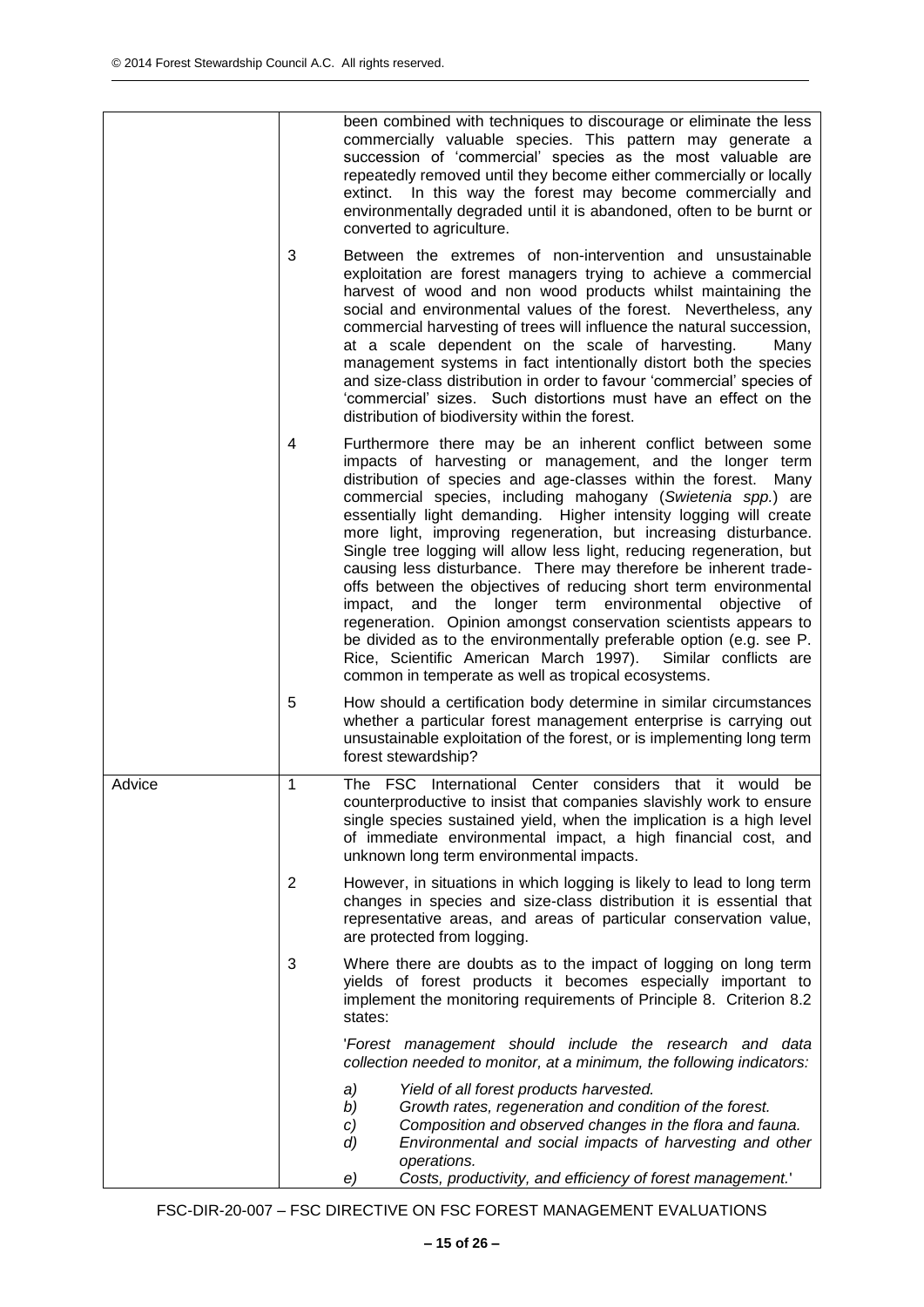| ADVICE-20-007-09    | <b>Clearance of encroaching forest</b>                                                                                                                                                                                                                                                                                                                                   |
|---------------------|--------------------------------------------------------------------------------------------------------------------------------------------------------------------------------------------------------------------------------------------------------------------------------------------------------------------------------------------------------------------------|
| Normative reference | FSC-STD-01-001 Criterion 6.10                                                                                                                                                                                                                                                                                                                                            |
| Effective date      | March 2005                                                                                                                                                                                                                                                                                                                                                               |
| Terms & definitions |                                                                                                                                                                                                                                                                                                                                                                          |
| Background          | $\mathbf 1$<br>The FSC P&C actively promote the conservation, and in some<br>cases restoration of forests.                                                                                                                                                                                                                                                               |
|                     | 2<br>Is it acceptable to clear areas in which trees are encroaching onto<br>unforested land?                                                                                                                                                                                                                                                                             |
| Advice              | $\mathbf{1}$<br>Encouragement of natural regeneration on non forested land may<br>often contribute to compliance with of Principles 6 and 10. However<br>clearance of natural regeneration and even early secondary forest is<br>not forbidden, as long as this does not conflict with other FSC<br>Criteria, and in particular with the requirements of Criterion 6.10. |
|                     | 2<br>In all cases, any specific requirements should be specified as<br>Indicators in the applicable Forest Stewardship Standards, and<br>evaluation shall take place to ensure compliance with the specified<br>indicators. The following remarks are related to the development<br>and evaluation of indicators.                                                        |
|                     | 3<br>When encroachment by natural regeneration is degrading the (non-<br>forest) habitat of a rare, threatened or endangered species or where<br>such encroachment is by exotic species, clearance may be required<br>in order to comply with FSC criteria (e.g. Criteria 6.2, 6.9, 10.7).                                                                               |
|                     | In general certification bodies should ensure that such clearance<br>4<br>operations are explicitly justified in the evaluation report, and that<br>they do not compromise other environmental management<br>objectives (e.g. with respect to Criterion 6.3).                                                                                                            |
|                     | 5<br>So long as such clearance operations are carried out within the<br>context of an integrated forest management plan for the whole area<br>and in compliance with the applicable Forest Stewardship Standard<br>the resulting forest products may be sold as certified.                                                                                               |

| ADVICE-20-007-10    | Conversion of plantation to non forest land                                                                                                                                                                                                                                                                                                    |
|---------------------|------------------------------------------------------------------------------------------------------------------------------------------------------------------------------------------------------------------------------------------------------------------------------------------------------------------------------------------------|
| Normative reference | FSC-STD-01-001 Criterion 6.10                                                                                                                                                                                                                                                                                                                  |
| Effective date      | 29 March 2004 (revised 2010)                                                                                                                                                                                                                                                                                                                   |
| Terms & definitions |                                                                                                                                                                                                                                                                                                                                                |
| Background          | If areas of plantation are converted to non-forest land:                                                                                                                                                                                                                                                                                       |
|                     | how does this affect the certification status of the whole forest<br>1)<br>management unit;                                                                                                                                                                                                                                                    |
|                     | can the wood from such converted areas be sold as FSC-certified?<br>(2)                                                                                                                                                                                                                                                                        |
| Advice              | FSC Criterion 6.10 permits the conversion of limited areas of<br>1<br>plantation to non-forest land uses as part of an FSC-certified<br>management area under certain circumstances. Wood from the<br>converted area may therefore be sold as FSC-certified.                                                                                   |
|                     | 2<br>Conversion in circumstances other than compliance with FSC<br>Criterion 6.10 cannot take place within an FSC-certified area. If<br>such conversion takes place it would lead to the removal of the FSC<br>certificate for the whole forest management unit                                                                                |
|                     | 3<br>Specific areas of plantation may be identified for conversion and be<br>excised from the FSC-certified area in compliance with FSC-POL-<br>20-003 FSC Policy on the excision of areas from the scope of<br>certification. The wood from such excised areas cannot be<br>considered as FSC-certified, and cannot be sold as FSC-certified. |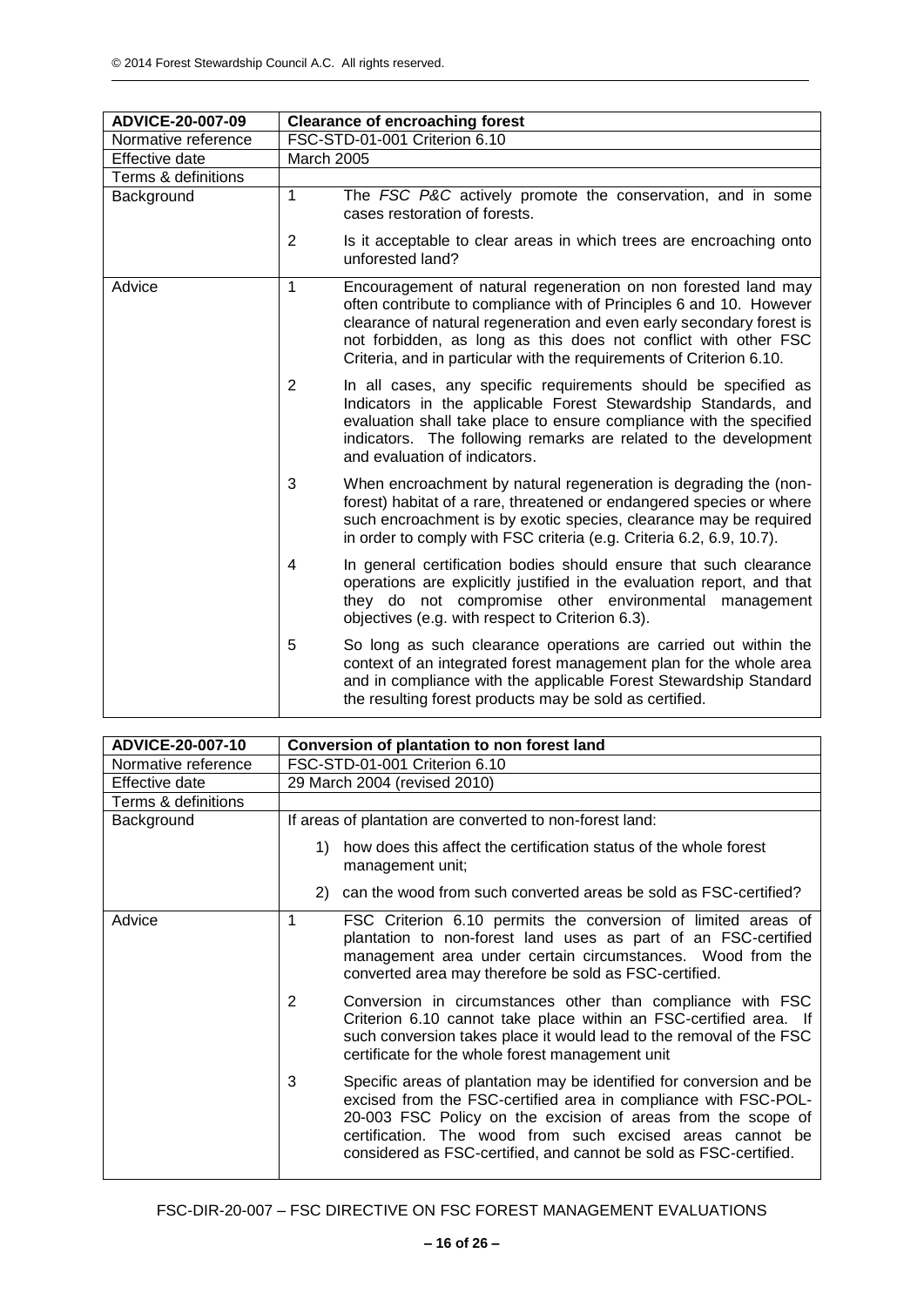| ADVICE-20-007-11    | <b>Products of land clearance</b>                                                                                                                                                                                                                                                                                                                                                                                                                                                                                                       |
|---------------------|-----------------------------------------------------------------------------------------------------------------------------------------------------------------------------------------------------------------------------------------------------------------------------------------------------------------------------------------------------------------------------------------------------------------------------------------------------------------------------------------------------------------------------------------|
| Normative reference | FSC-STD-01-001 Criterion 6.10                                                                                                                                                                                                                                                                                                                                                                                                                                                                                                           |
| Effective date      | March 2005 (revised 2010)                                                                                                                                                                                                                                                                                                                                                                                                                                                                                                               |
| Terms & definitions |                                                                                                                                                                                                                                                                                                                                                                                                                                                                                                                                         |
| Background          | $\mathbf{1}$<br>Trees may be cleared from land for a variety of reasons, many of<br>which are economically, socially or environmentally benign: for<br>removal of encroaching scrub from pastureland,<br>example.<br>conversion to agriculture within an approved land management<br>plan, removal of invading exotic species from unforested land,<br>salvage of timber before or after dam construction.                                                                                                                              |
|                     | $\overline{2}$<br>Convincing arguments may be made as to the positive<br>environmental or other impacts of these operations even though<br>they are not themselves examples of sustainable forest<br>management.                                                                                                                                                                                                                                                                                                                        |
| Advice              | $\mathbf{1}$<br>FSC exists to support forest stewardship. Whilst there are many<br>environmentally benign sources of timber, if they are not derived<br>from management that complies with the requirements of the<br>applicable Forest Stewardship Standard, they cannot generally be<br>considered as 'FSC-certified'.                                                                                                                                                                                                                |
|                     | 2<br>In some circumstances wood that is the result of conversion to<br>plantation or non-forest land use may be sold as FSC-certified,<br>when this takes place within the context of a larger area which is in<br>compliance with the requirements of the applicable forest<br>stewardship standard, and is itself in compliance with the<br>requirements of Criterion 6.10.                                                                                                                                                           |
|                     | 3<br>In some circumstances activities may take place within a certified<br>area that do not comply with the requirements of the applicable<br>Forest Stewardship Standard, but which are limited in scale and<br>which are beyond the control of the forest managers. In the specific<br>circumstances defined in sections 1a, 2a, 3a and 4a of FSC-POL-<br>20-003 FSC Policy on the excision of areas from the scope of<br>certification wood resulting from such activities and that can be<br>salvaged may be sold as FSC-certified. |

| ADVICE-20-007-12    | <b>Financial evaluation</b>                                                                                                                                                                                                                                                                                                                                                                                                                                                                                                                                                        |
|---------------------|------------------------------------------------------------------------------------------------------------------------------------------------------------------------------------------------------------------------------------------------------------------------------------------------------------------------------------------------------------------------------------------------------------------------------------------------------------------------------------------------------------------------------------------------------------------------------------|
| Normative reference | FSC-STD-01-001 Criterion 5.1                                                                                                                                                                                                                                                                                                                                                                                                                                                                                                                                                       |
| Effective date      | <b>March 2005</b>                                                                                                                                                                                                                                                                                                                                                                                                                                                                                                                                                                  |
| Terms & definitions |                                                                                                                                                                                                                                                                                                                                                                                                                                                                                                                                                                                    |
| Background          | 1<br>FSC's mission is to support environmentally appropriate, socially<br>beneficial and economically viable management of the world's<br>forests. The FSC P&C are designed to implement this mission.<br>There has however continued to be debate as to the extent to which<br>FSC-accredited certification bodies should undertake evaluation<br>and certification of the financial aspects of forest management.                                                                                                                                                                |
|                     | Some FSC members have considered that evaluation of financial<br>2<br>aspects should be interpreted very widely, to include for example<br>the source of funding for forest management, and the methods of<br>fundraising and marketing. Other FSC members believe that<br>financial evaluation should be interpreted more narrowly, on the<br>grounds that this is beyond the intent of the FSC Principles and<br>Criteria, and that financial auditing is beyond the area of expertise of<br>FSC and FSC-accredited certification bodies, and is best left to<br>other agencies. |
| Advice              | Economic criteria are specified in a number of the FSC Principles,<br>1<br>especially Principle 5. More widely the whole set of social and<br>environmental requirements is designed to enhance long-term                                                                                                                                                                                                                                                                                                                                                                          |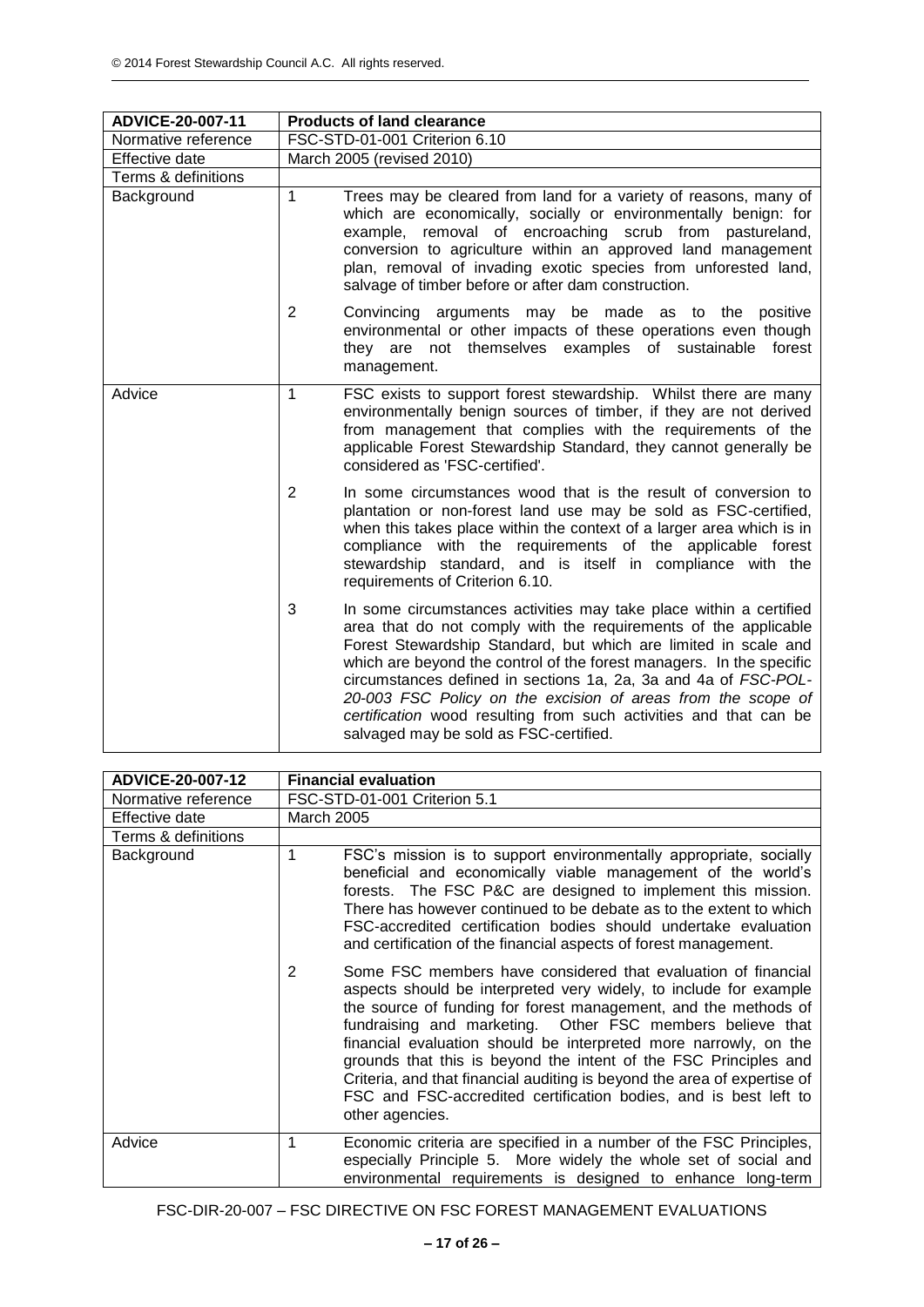|                | economic sustainability of the operation.                                                                                                                                                                                                                                                                                                                              |
|----------------|------------------------------------------------------------------------------------------------------------------------------------------------------------------------------------------------------------------------------------------------------------------------------------------------------------------------------------------------------------------------|
| $\overline{2}$ | Certification bodies are required to evaluate a forest management<br>enterprise for compliance with the requirements of the applicable<br>FSC Forest Stewardship Standard. Certification bodies are not<br>required by FSC to evaluate compliance with additional<br>requirements.                                                                                     |
| 3              | Certification bodies must ensure that claims about certification are<br>accurate and are not misleading. The FSC certification system<br>does not provide a financial audit, and does not provide or imply a<br>guarantee of financial returns. Certification bodies must ensure that<br>their clients do not make such claims either explicitly or by<br>implication. |

| ADVICE-20-007-13    | <b>Certification of windbreaks</b>                                                                                                                                                                                                                                                                                                                                                                  |
|---------------------|-----------------------------------------------------------------------------------------------------------------------------------------------------------------------------------------------------------------------------------------------------------------------------------------------------------------------------------------------------------------------------------------------------|
| Normative reference | FSC-STD-20-007 V3-0 EN Clause 1.1                                                                                                                                                                                                                                                                                                                                                                   |
| Effective date      | 8 April 2005 (revised 2010)                                                                                                                                                                                                                                                                                                                                                                         |
| Terms & definitions |                                                                                                                                                                                                                                                                                                                                                                                                     |
| Background          | Are windbreaks within the scope of the FSC certification system?                                                                                                                                                                                                                                                                                                                                    |
| Advice              | Small forest areas have been certified under the FSC system in a<br>number of situations - for example as small woodlots, and as<br>riverine features. Whilst it is unlikely that a single line of trees would<br>be able to comply with the FSC P & C or the definition of "forest<br>area", a linear feature which is some tens of metres wide could be<br>within the scope of FSC certification. |
|                     | 2<br>If a windbreak meets FSC's broad definition of a forest (or<br>plantation) and its management complies with the FSC Principles<br>and Criteria, then it may be certified within the FSC system.                                                                                                                                                                                                |
|                     | 3<br>The certification body has to determine, on a case-by-case basis<br>whether the management of a windbreak complies with the FSC P<br>& C, in accordance with a national or locally adapted FSC Forest<br>Stewardship Standard.                                                                                                                                                                 |

| ADVICE-20-007-14    | <b>Certification of forest remnants</b>                                                                                                                                                                    |
|---------------------|------------------------------------------------------------------------------------------------------------------------------------------------------------------------------------------------------------|
| Normative reference | FSC-STD-20-007 V3-0 EN Clause 1.1                                                                                                                                                                          |
| Effective date      | 8 April 2005 (revised 2010)                                                                                                                                                                                |
| Terms & definitions |                                                                                                                                                                                                            |
| Background          | Where an area of forest has been cleared for agriculture, can the remnant of<br>the forest subsequently be certified under the FSC system?                                                                 |
| Advice              | The issue under consideration in this advice relates to remnant<br>1<br>forest areas left after conversion of forestland to agriculture.                                                                   |
|                     | 2<br>The scope of FSC certification does not include agricultural land or<br>agricultural land management practices. Agricultural products are<br>not within the scope of FSC certification and labelling. |
|                     | 3<br>FSC does not at present have any policy or standard that addresses<br>the issue of forestland converted to agriculture prior to the<br>application for certification of the remnant forest.           |
|                     | For now, certification of forest remnants should be based on the<br>4<br>management of the remnants themselves, and their compliance (or<br>non-compliance) with the FSC P&C.                              |
|                     | 5<br>Under current FSC policies, the management of forest remnants<br>may be evaluated for compliance with the FSC Principles and<br>Criteria (FSC P & C), and if it complies, subsequently be certified.  |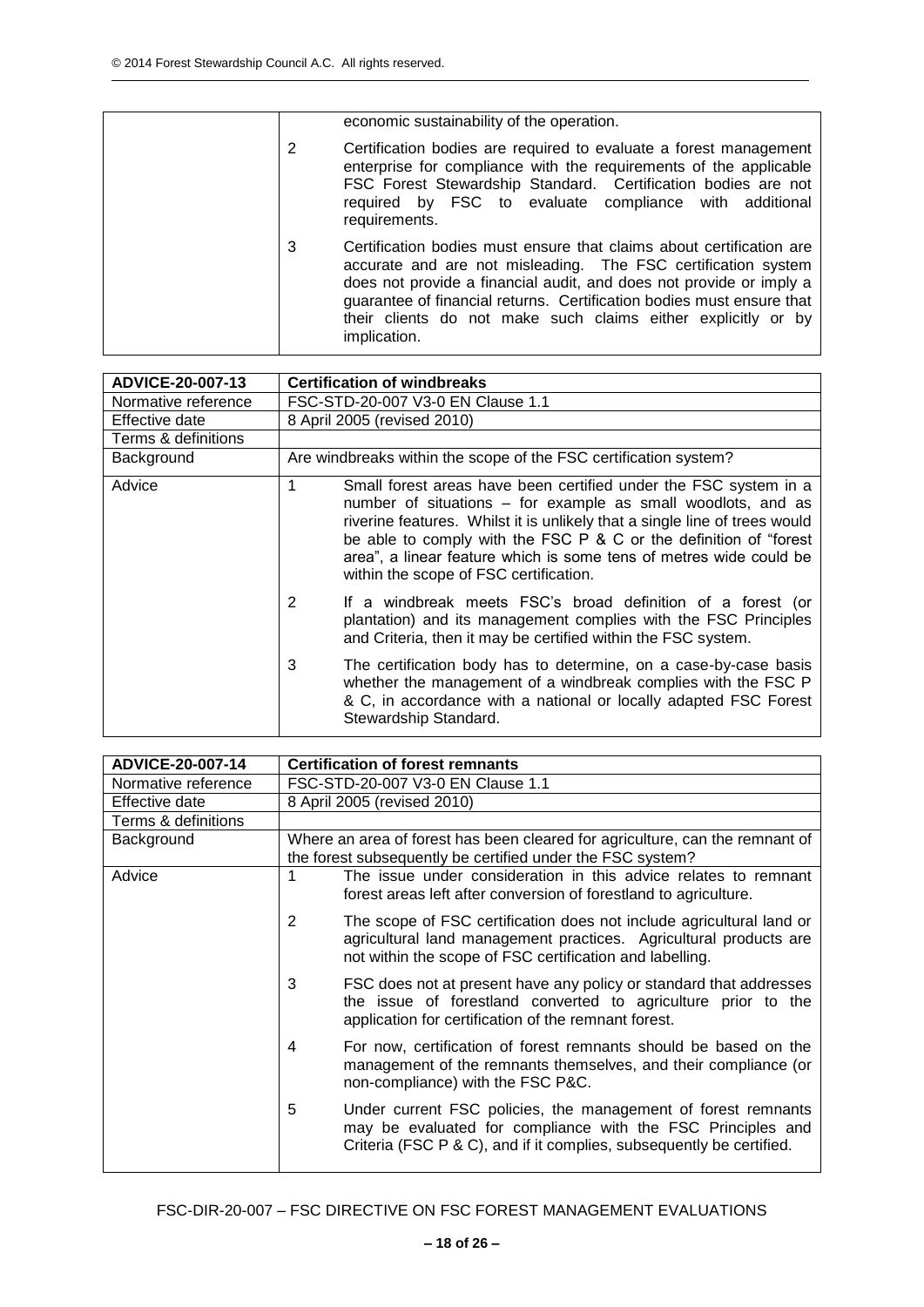| ADVICE-20-007-15                      | Certification of Management Units (MUs) with areas converted from                                                                                                                                                                                                                                                                                                                                                                                                                                                                                                                                                                                                                                                                                                                                                                                                                                                                                                                                                                                                      |
|---------------------------------------|------------------------------------------------------------------------------------------------------------------------------------------------------------------------------------------------------------------------------------------------------------------------------------------------------------------------------------------------------------------------------------------------------------------------------------------------------------------------------------------------------------------------------------------------------------------------------------------------------------------------------------------------------------------------------------------------------------------------------------------------------------------------------------------------------------------------------------------------------------------------------------------------------------------------------------------------------------------------------------------------------------------------------------------------------------------------|
|                                       | natural forest to plantations between 01 November 1994 and 01 April<br>2013                                                                                                                                                                                                                                                                                                                                                                                                                                                                                                                                                                                                                                                                                                                                                                                                                                                                                                                                                                                            |
| Normative reference                   | FSC-POL-20-003 FSC Policy on the Excision of Areas from the scope of                                                                                                                                                                                                                                                                                                                                                                                                                                                                                                                                                                                                                                                                                                                                                                                                                                                                                                                                                                                                   |
|                                       | certification                                                                                                                                                                                                                                                                                                                                                                                                                                                                                                                                                                                                                                                                                                                                                                                                                                                                                                                                                                                                                                                          |
|                                       | FSC-STD-01-001 V4-0 Criterion 10.9                                                                                                                                                                                                                                                                                                                                                                                                                                                                                                                                                                                                                                                                                                                                                                                                                                                                                                                                                                                                                                     |
|                                       | FSC-STD-01-001 V5-0 Criterion 6.10                                                                                                                                                                                                                                                                                                                                                                                                                                                                                                                                                                                                                                                                                                                                                                                                                                                                                                                                                                                                                                     |
| Effective date<br>Terms & definitions | 01 May 2013<br>Management Unit: A spatial area or areas submitted for FSC certification                                                                                                                                                                                                                                                                                                                                                                                                                                                                                                                                                                                                                                                                                                                                                                                                                                                                                                                                                                                |
|                                       | with clearly defined boundaries managed to a set of explicit long term<br>management objectives which are expressed in a management plan. This<br>area or areas include(s):                                                                                                                                                                                                                                                                                                                                                                                                                                                                                                                                                                                                                                                                                                                                                                                                                                                                                            |
|                                       | all facilities and area(s) within or adjacent to this spatial area or<br>areas under legal title or management control of, or operated by or<br>on behalf of The Organization, for the purpose of contributing to the<br>management objectives; and                                                                                                                                                                                                                                                                                                                                                                                                                                                                                                                                                                                                                                                                                                                                                                                                                    |
|                                       | all facilities and area(s) outside, and not adjacent to this spatial area<br>$\bullet$<br>or areas and operated by or on behalf of The Organization, solely<br>for the purpose of contributing to the management objectives.                                                                                                                                                                                                                                                                                                                                                                                                                                                                                                                                                                                                                                                                                                                                                                                                                                           |
|                                       | (Source: Glossary of Terms, in: Principles and Criteria V5)                                                                                                                                                                                                                                                                                                                                                                                                                                                                                                                                                                                                                                                                                                                                                                                                                                                                                                                                                                                                            |
| Background                            | There are situations where a single Management Unit (MU) contains a<br>mosaic of heterogeneous stand conditions, including plantation stands<br>established on areas converted from natural forests after 1994. In these<br>situations, Organizations are constrained from entering the whole MU into<br>FSC certification as MUs containing natural forests converted after 1994 are<br>not eligible to be FSC certified.<br>Under defined conditions (see "FSC Policy on the Excision of Areas from<br>the scope of certification", FSC-POL-20-003) areas which are not eligible for<br>certification may be 'excised' from the scope of the certificate (but remain<br>part of the MU) whilst the remaining area can receive full FSC certification.<br>This Advice has been developed to provide an alternative option for<br>situations where the specific conditions of the existing Excision Policy<br>cannot be applied, but where an Organization would like to receive<br>certification to demonstrate their commitment to responsible forest<br>management. |
| Advice                                | 1. In order to certify MUs in situations as described above, the<br>Organization shall split the existing MU containing post-1994<br>conversion plantations into 2 or more subunits to separate the post-<br>1994 plantation areas from the potentially certifiable areas.<br>Each subunit created by this separation shall be clearly identifiable<br>2.<br>on maps and on the ground.<br>The subunit(s) containing the post-1994 conversion plantations shall<br>3.<br>be certified to the FSC Controlled Wood Standard (FSC-STD-30-<br>010) before or at the same time as the full FSC certification of the<br>other subunit(s).<br>A segregation system for forest products originating from the<br>4.<br>different subunits shall be implemented as part of the internal Chain<br>of Custody to avoid false claims.<br>5. Any conversion within the MU must have ceased not less than two<br>(2) years before the certificates can be issued.                                                                                                                     |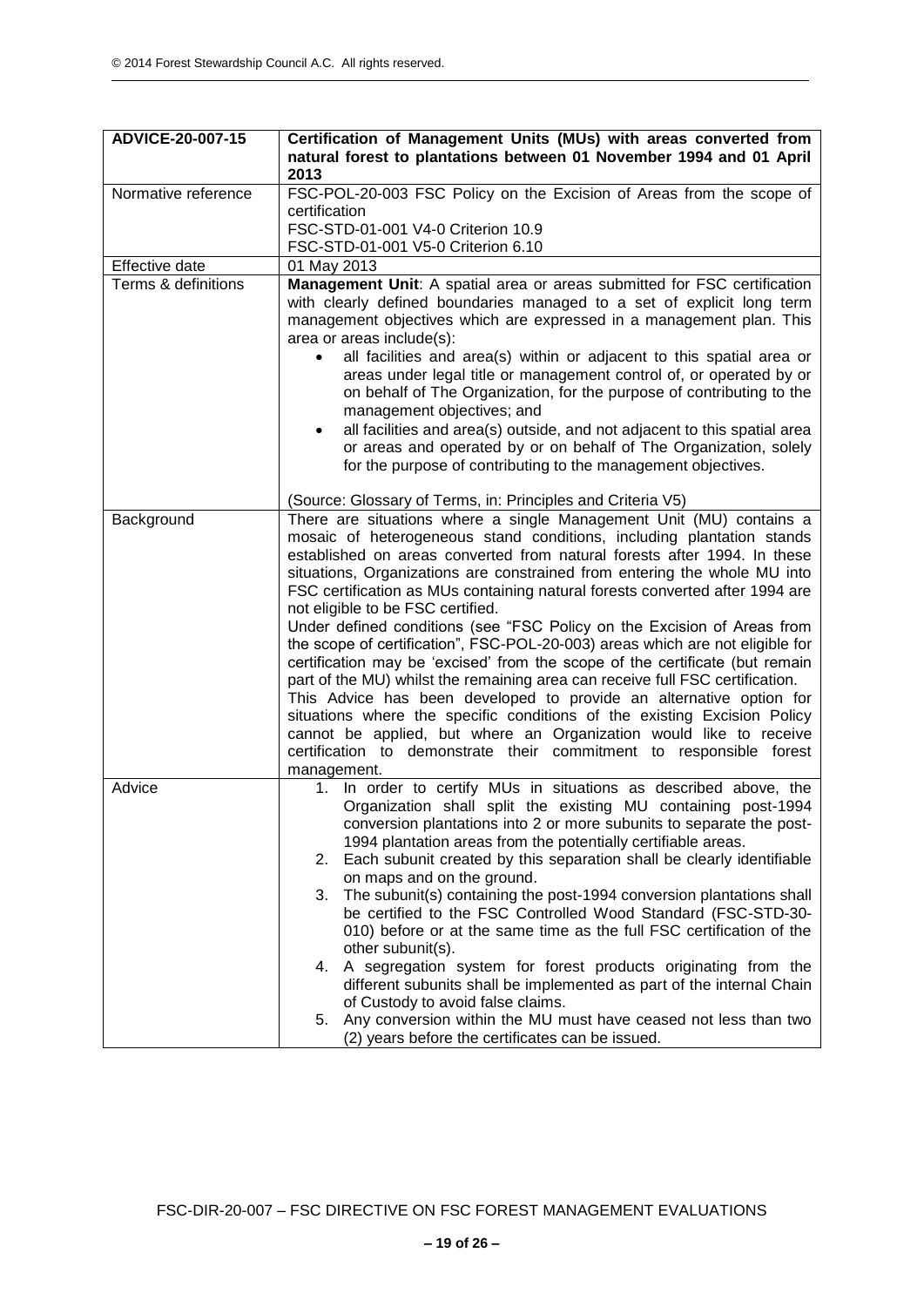| ADVICE-20-007-016   | Wind turbine establishment within FSC certified areas                                                                                                                                                                                                                                                                                                                                                                                                                                                                            |
|---------------------|----------------------------------------------------------------------------------------------------------------------------------------------------------------------------------------------------------------------------------------------------------------------------------------------------------------------------------------------------------------------------------------------------------------------------------------------------------------------------------------------------------------------------------|
| Normative reference | FSC-STD-01-001 V4-0 EN (2004) C1.1, C6.1, C6.10                                                                                                                                                                                                                                                                                                                                                                                                                                                                                  |
|                     | FSC-POL-20-003 V1-0 EN (2004)                                                                                                                                                                                                                                                                                                                                                                                                                                                                                                    |
| Effective date      | FSC-POL-01-004 V2-0 EN (2011)<br>23 July 2012                                                                                                                                                                                                                                                                                                                                                                                                                                                                                    |
| Terms & definitions | Affected area: the area that needs to be converted so that the wind turbines                                                                                                                                                                                                                                                                                                                                                                                                                                                     |
|                     | are operational.                                                                                                                                                                                                                                                                                                                                                                                                                                                                                                                 |
|                     | Very limited portion: The area affected shall not exceed 0.5% of the area of<br>the MU in any one year, nor affect a total of more than 5% of the area of the<br>MU. Source: FSC-STD-01-002 (V1-0) EN FSC Glossary of Terms.                                                                                                                                                                                                                                                                                                     |
|                     | In the context of this advice only, the following shall apply in addition: It is<br>recognized that in the case of wind turbine establishment annual conversion<br>limits may not be practical to apply. Therefore only the total 5% area<br>restriction shall be applied. In the case of groups of SLIMFs this threshold<br>can be applied at the level of the Resource Management Unit (RMU), as<br>defined in FSC-STD-30-005 (V1-0) EN FSC standard for group entities in<br>forest management groups.                        |
| Background          | FSC recognizes that wind turbines can have positive environmental benefits<br>by providing renewable energy. However, there are several factors to<br>consider if wind turbines are proposed within an FSC certified Management<br>Unit (MU). These factors include forest conversion, maintaining High<br>Conservation Values and Environmental Impact Assessment, as well as<br>compliance with applicable laws and regulations.                                                                                               |
|                     | This Advice has been developed on request to provide clarification on<br>existing rules for certificate holders who want to establish wind turbines on<br>their FSC certified land. This Advice is not intended to create new<br>requirements.                                                                                                                                                                                                                                                                                   |
| Advice              | 1 Compliance with the applicable FSC Forest Stewardship Standard                                                                                                                                                                                                                                                                                                                                                                                                                                                                 |
|                     | 1.1 The establishment of wind turbines within FSC certified MUs constitutes<br>conversion where the vegetation is changed from forest or plantation to non-<br>forest land use. It is important to note that wind turbines cannot be<br>considered as forest or social-related infrastructure.                                                                                                                                                                                                                                   |
|                     | 1.2 In the case of conversion such establishments shall comply with all<br>aspects of Criterion 6.10 in FSC-STD-01-001 V4-0 EN FSC Principles and<br>Criteria for Forest Stewardship, which states:                                                                                                                                                                                                                                                                                                                              |
|                     | C 6.10 Forest conversion to plantations or non-forest land uses shall not<br>occur, except in circumstances where conversion:<br>a) entails a very limited portion of the forest management unit; and<br>b) does not occur on high conservation value forest areas; and<br>c) will enable clear, substantial, additional, secure, long<br>term<br>conservation benefits across the forest management unit.                                                                                                                       |
|                     | 1.3 Demonstrating compliance with Criterion 6.10 c) may be a challenge<br>given the nature of the establishment of wind turbines. One example for<br>acceptable evidence of compliance would be strong stakeholder support,<br>including from local communities, on the clear, substantial, additional,<br>secure, long term conservation benefits that wind turbines deliver to the<br>FMU. National Offices may develop further guidance (to be approved by<br>PSU) on means to demonstrate compliance with Criterion 6.10 c). |
|                     | 1.4 In addition to demonstrating compliance with Criterion 6.10, the<br>establishment of wind turbines must also comply with all other elements of<br>the applicable FSC Forest Stewardship Standard. Other elements of<br>particular relevance are:<br>Criterion 1.1: compliance with relevant laws and regulations;<br>Criterion 3.2: protecting the resources or tenure rights of indigenous peoples                                                                                                                          |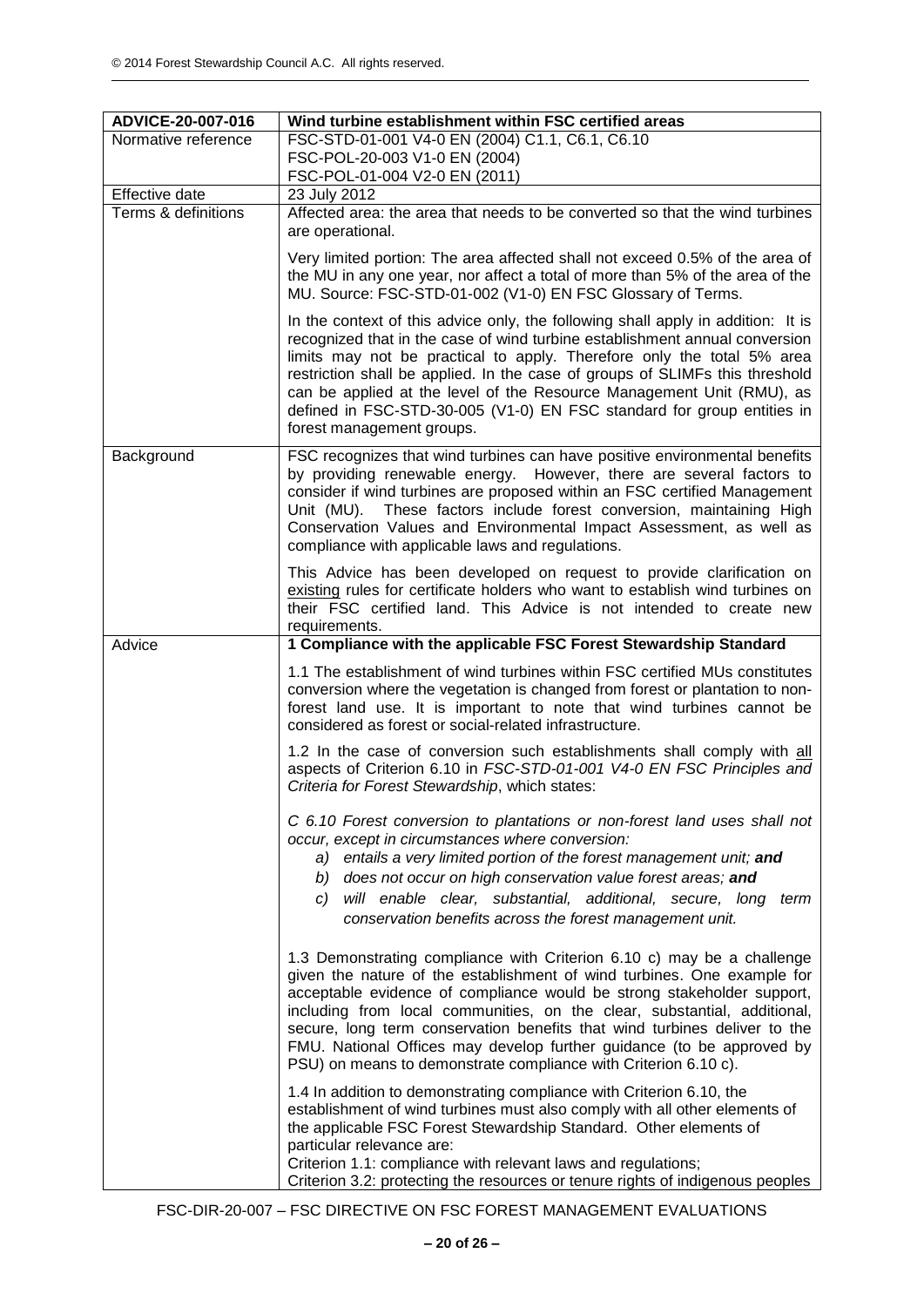| or communities; and<br>Criterion 6.1: Environmental Impact Assessment.                                                                                                                                                                                                                                                                                                                                                                                                                                                                                                                                                                                                                                            |
|-------------------------------------------------------------------------------------------------------------------------------------------------------------------------------------------------------------------------------------------------------------------------------------------------------------------------------------------------------------------------------------------------------------------------------------------------------------------------------------------------------------------------------------------------------------------------------------------------------------------------------------------------------------------------------------------------------------------|
| 2 Compliance with the Policy on Excision                                                                                                                                                                                                                                                                                                                                                                                                                                                                                                                                                                                                                                                                          |
| If the proposed establishment of wind turbines does not meet the<br>requirements of the applicable FSC Forest Stewardship Standard, as<br>explained above, the affected area may be excised from the scope of the<br>FSC certificate, as specified in FSC-POL-20-003 FSC Policy on the excision<br>of areas from the scope of certification.                                                                                                                                                                                                                                                                                                                                                                      |
| In summary, this Policy offers two possible solutions, depending on whether<br>or not the affected area remains under the control of the forest manager:                                                                                                                                                                                                                                                                                                                                                                                                                                                                                                                                                          |
| 2.1 In situations where there are specific areas of the forest in which full<br>compliance with the requirements of the applicable FSC Forest Stewardship<br>Standard cannot be achieved for reasons beyond the control of the<br>managers the following criteria apply:                                                                                                                                                                                                                                                                                                                                                                                                                                          |
| a) Management shall make all reasonable efforts to avoid any negative<br>impact of the excised area on the certified area;<br>b) Management shall promptly and appropriately respond to any<br>negative impact;<br>The overall management plan for the certified FMU shall take full<br>C)<br>account of the potential impacts;<br>The affected area is a very limited portion of the FMU.<br>d)                                                                                                                                                                                                                                                                                                                  |
| 2.2 On occasions when it is acceptable to excise specific areas from the<br>scope of an evaluation for reasons which remain under the control of the<br>manager, the following criteria apply:                                                                                                                                                                                                                                                                                                                                                                                                                                                                                                                    |
| a) The management of the excised area shall not prevent compliance<br>with FSC standards in the remaining FMU;<br>b) The excised area shall be well defined and clearly distinguished<br>from the remaining FMU;<br>Management of the excised areas shall be verified by the<br>C)<br>certification body as being in compliance with FSC-STD-30-010;<br>Management shall implement systems to ensure that any forest<br>d)<br>products coming from the excised area are not mixed with the<br>products from the certified area;<br>Management shall provide a full list of all forest areas excised, and<br>e)<br>a rationale for excision.<br>NOTE: Please see the "FSC Policy on the excision of areas from the |
| scope of certification" (FSC-POL-20-003) for the full set of requirements<br>for forest managers and certification bodies.                                                                                                                                                                                                                                                                                                                                                                                                                                                                                                                                                                                        |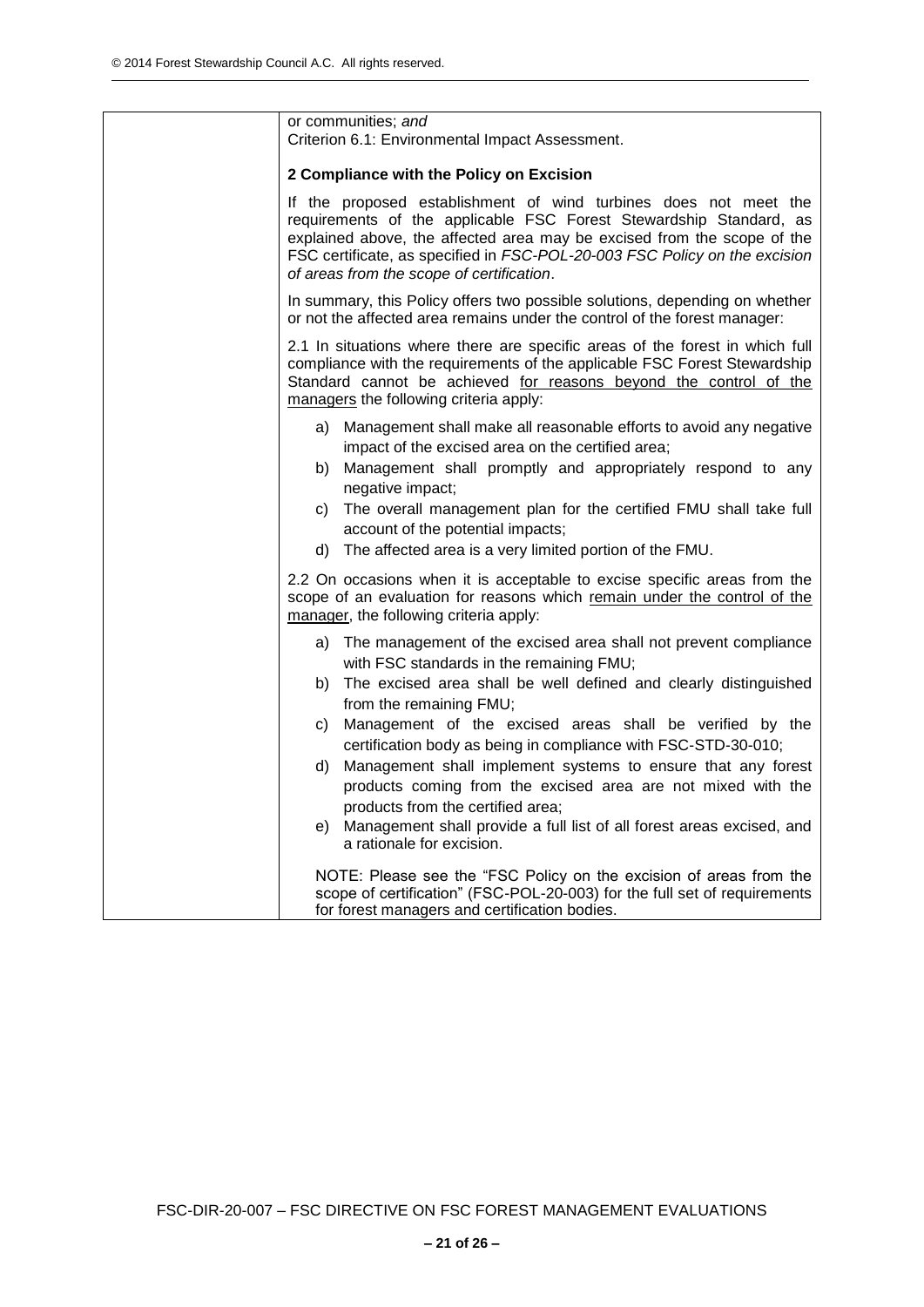| ADVICE-20-007-17            | <b>Applicable National and Local Laws and Regulations</b>                                                                                                                                                                                                                                                                                                                                                                                    |
|-----------------------------|----------------------------------------------------------------------------------------------------------------------------------------------------------------------------------------------------------------------------------------------------------------------------------------------------------------------------------------------------------------------------------------------------------------------------------------------|
| Normative reference         | FSC-STD-01-001 V4-0 (2004)                                                                                                                                                                                                                                                                                                                                                                                                                   |
|                             | FSC-STD-60-002 V1-0 (2009)<br>FSC-STD-20-002 V3-0 (2009)                                                                                                                                                                                                                                                                                                                                                                                     |
| Effective date              | 01 March 2013 (revised 10 July 2014)                                                                                                                                                                                                                                                                                                                                                                                                         |
|                             |                                                                                                                                                                                                                                                                                                                                                                                                                                              |
|                             | No Forest Stewardship Standard - either approved by FSC or CB-adapted-<br>shall be used after this date without the application of this Advice Note.                                                                                                                                                                                                                                                                                         |
| Background                  | Criterion 1.1 of the FSC Principles and Criteria (V4-0) states that "Forest<br>management shall respect all national and local laws and administrative<br>requirements".                                                                                                                                                                                                                                                                     |
|                             | National Standards are required to include a list of the national and local<br>forest laws and administrative requirements which apply in the country or<br>region in which the standard is to be used.                                                                                                                                                                                                                                      |
|                             | Given recent development with government legality initiatives, such as the<br>US Lacey Act and EU Timber Regulation, it is important that the scope of<br>the list of laws required by FSC is clear and consistent with the definition of<br>"applicable legislation" as outlined in such regulations.                                                                                                                                       |
| Advice                      | 1. Prior to main/re-evaluation and surveillance audits after 01 March 2013,<br>Certification Bodies shall use Table 1 (below) to compile a list of applicable<br>legislation to be evaluated for each country where they operate.                                                                                                                                                                                                            |
|                             | 2. The Certification Bodies shall consider existing national lists from<br>approved FSC National Forest Stewardship Standards, Certification Body<br>Adapted Standards and other reputable sources in order to compile the list.                                                                                                                                                                                                             |
|                             | 3. Certification Bodies shall apply this list in relation to the evaluation of<br>Forest Management Operations to the applicable Forest Stewardship<br>Standard when evaluating Criterion 1.1 and any other Criteria where<br>existing legislation requires compliance of a Forest Management Operation.<br>Any legal requirements that have not been previously evaluated shall be<br>evaluated in the next audit after the effective date. |
| Table 1:                    |                                                                                                                                                                                                                                                                                                                                                                                                                                              |
| conventions and agreements. | Minimum list of applicable laws, regulations and nationally-ratified international treaties,                                                                                                                                                                                                                                                                                                                                                 |

| 1. Legal rights to harvest |                                                                                   |
|----------------------------|-----------------------------------------------------------------------------------|
| 1.1 Land tenure and        | Legislation covering land tenure rights, including customary rights as well as    |
| management rights          | management rights that includes the use of legal methods to obtain tenure         |
|                            | rights and management rights. It also covers legal business registration and      |
|                            | tax registration, including relevant legal required licenses.                     |
| 1.2 Concession licenses    | Legislation regulating procedures for the issuing of forest concession            |
|                            | licenses, including use of legal methods to obtain concession license.            |
|                            | Especially bribery, corruption and nepotism are well-known issues in              |
|                            | connection with concession licenses.                                              |
| 1.3 Management and         | Any legal requirements for management planning, including conducting              |
| harvesting planning        | forest inventories, having a forest management plan and related planning          |
|                            | and monitoring, as well as approval of these by competent authorities.            |
| 1.4 Harvesting permits     | Legislation regulating the issuing of harvesting permits, licenses or other       |
|                            | legal document required for specific harvesting operations. It includes the       |
|                            | use of legal methods to obtain the permit. Corruption is a well-known issue       |
|                            | in connection with the issuing of harvesting permits.                             |
| 2. Taxes and fees          |                                                                                   |
| 2.1 Payment of royalties   | Legislation covering payment of all legally required forest harvesting            |
| and harvesting fees        | specific fees such as royalties, stumpage fees and other volume based             |
|                            | fees. It also includes payments of the fees based on correct classification of    |
|                            | quantities, qualities and species. Incorrect classification of forest products is |
|                            | a well-known issue often combined with bribery of officials in charge of          |
|                            | controlling the classification.                                                   |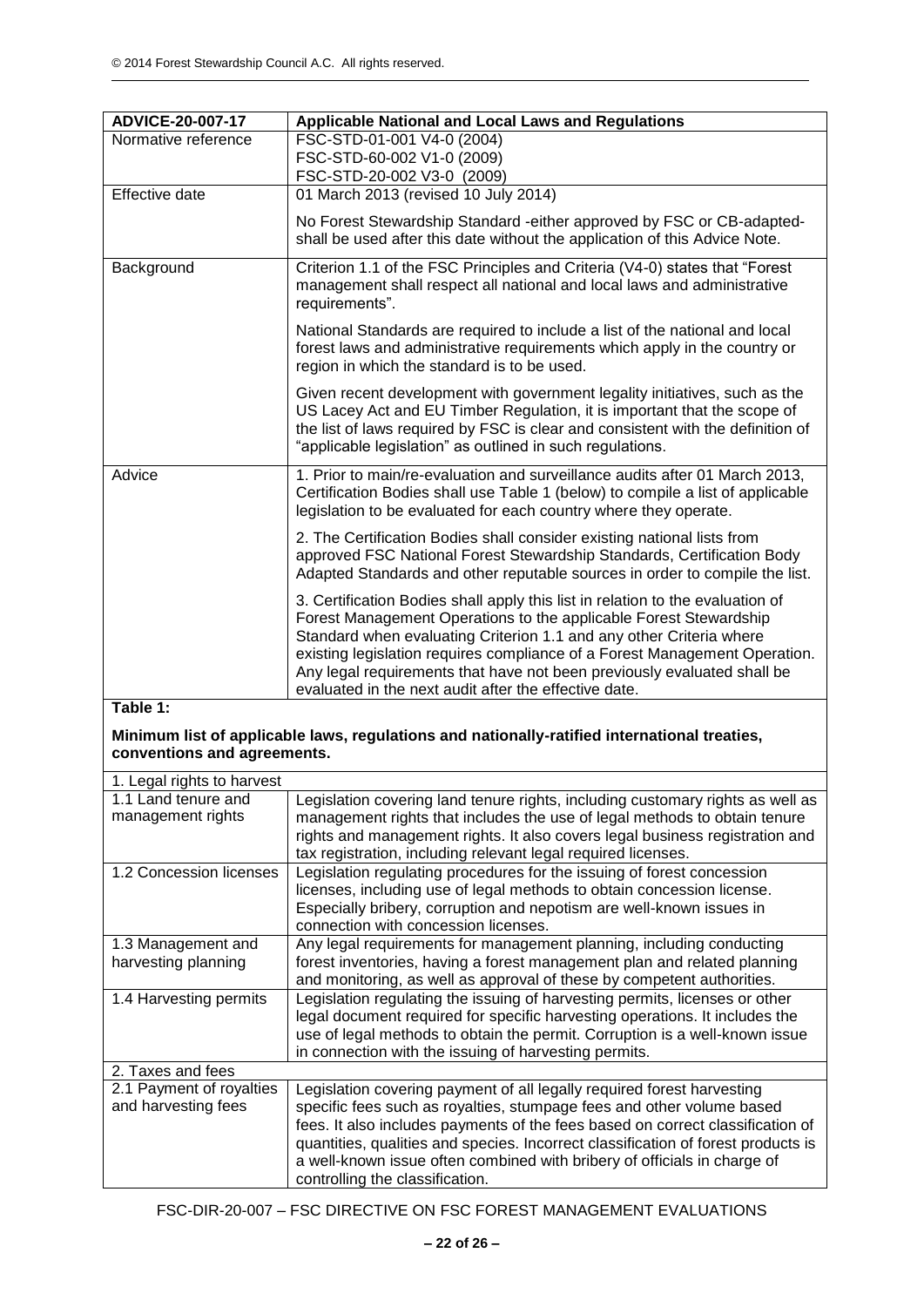| 2.2 Value added taxes<br>and other sales taxes                                                                                        | Legislation covering different types of sales taxes which apply to the<br>material being sold, including selling material as growing forest (standing<br>stock sales).                                                                                                                                                                                                                                                                                                                                                                                                                                                                                                            |
|---------------------------------------------------------------------------------------------------------------------------------------|-----------------------------------------------------------------------------------------------------------------------------------------------------------------------------------------------------------------------------------------------------------------------------------------------------------------------------------------------------------------------------------------------------------------------------------------------------------------------------------------------------------------------------------------------------------------------------------------------------------------------------------------------------------------------------------|
| 2.3 Income and profit<br>taxes                                                                                                        | Legislation covering income and profit taxes related to the profit derived<br>from sale of forest products and harvesting activities. This category is also<br>related to income from the sale of timber and does not include other taxes<br>generally applicable for companies or related to salary payments.                                                                                                                                                                                                                                                                                                                                                                    |
| 3. Timber harvesting activities                                                                                                       |                                                                                                                                                                                                                                                                                                                                                                                                                                                                                                                                                                                                                                                                                   |
| 3.1 Timber harvesting<br>regulations                                                                                                  | Any legal requirements for harvesting techniques and technology including<br>selective cutting, shelter wood regenerations, clear felling, transport of<br>timber from felling site and seasonal limitations etc. Typically this includes<br>regulations on the size of felling areas, minimum age and/or diameter for<br>felling activities and elements that shall be preserved during felling etc.<br>Establishment of skidding or hauling trails, road construction, drainage<br>systems and bridges etc. shall also be considered as well as planning and<br>monitoring of harvesting activities. Any legally binding codes for harvesting<br>practices shall be considered. |
| 3.2 Protected sites and<br>species                                                                                                    | Covers legislation related to protected areas as well as protected, rare or<br>endangered species, including their habitats and potential habitats.                                                                                                                                                                                                                                                                                                                                                                                                                                                                                                                               |
| 3.3 Environmental<br>requirements                                                                                                     | Covers legislation related to environmental impact assessment in<br>connection with harvesting, acceptable level for soil damage, establishment<br>of buffer zones (e.g. along water courses, open areas, breeding sites),<br>maintenance of retention trees on felling site, sessional limitation of<br>harvesting time, and environmental requirements for forest machineries.                                                                                                                                                                                                                                                                                                  |
| 3.4 Health and safety                                                                                                                 | Legally required personal protection equipment for persons involved in<br>harvesting activities, use of safe felling and transport practice,<br>establishment of protection zones around harvesting sites, and safety<br>requirements to machinery used. Legally required safety requirements in<br>relation to chemical usage. The health and safety requirements that shall be<br>considered relate to operations in the forest (not office work, or other<br>activities less related to actual forest operations).                                                                                                                                                             |
| 3.5 Legal employment                                                                                                                  | Legal requirements for employment of personnel involved in harvesting<br>activities including requirement for contracts and working permits,<br>requirements for obligatory insurances, requirements for competence<br>certificates and other training requirements, and payment of social and<br>income taxes withhold by employer. Furthermore, the points cover<br>observance of minimum working age and minimum age for personal<br>involved in hazardous work, legislation against forced and compulsory<br>labour, and discrimination and freedom of association.                                                                                                           |
| 4. Third parties' rights                                                                                                              |                                                                                                                                                                                                                                                                                                                                                                                                                                                                                                                                                                                                                                                                                   |
| 4.1 Customary rights                                                                                                                  | Legislation covering customary rights relevant to forest harvesting activities<br>including requirements covering sharing of benefits and indigenous rights.                                                                                                                                                                                                                                                                                                                                                                                                                                                                                                                      |
| 4.2 Free prior and<br>informed consent                                                                                                | Legislation covering "free prior and informed consent" in connection with<br>transfer of forest management rights and customary rights to the<br>organisation in charge of the harvesting operation.                                                                                                                                                                                                                                                                                                                                                                                                                                                                              |
| 4.3 Indigenous peoples<br>rights                                                                                                      | Legislation that regulates the rights of indigenous people as far as it's<br>related to forestry activities. Possible aspects to consider are land tenure,<br>right to use certain forest related resources or practice traditional activities,<br>which may involve forest lands.                                                                                                                                                                                                                                                                                                                                                                                                |
| 5. Trade and transport<br>NOTE: This section covers requirements for forest management operations as well as processing and<br>trade. |                                                                                                                                                                                                                                                                                                                                                                                                                                                                                                                                                                                                                                                                                   |
| 5.1 Classification of<br>species, quantities,<br>qualities                                                                            | Legislation regulating how harvested material is classified in terms of<br>species, volumes and qualities in connection with trade and transport.<br>Incorrect classification of harvested material is a well-known method to<br>reduce/avoid payment of legality prescribed taxes and fees.                                                                                                                                                                                                                                                                                                                                                                                      |
| 5.2 Trade and transport                                                                                                               | All required trading permits shall exist as well as legally required transport<br>document which accompany transport of wood from forest operation.                                                                                                                                                                                                                                                                                                                                                                                                                                                                                                                               |
| 5.2 Offshore trading and                                                                                                              | Legislation regulating offshore trading. Offshore trading with related                                                                                                                                                                                                                                                                                                                                                                                                                                                                                                                                                                                                            |

FSC-DIR-20-007 – FSC DIRECTIVE ON FSC FOREST MANAGEMENT EVALUATIONS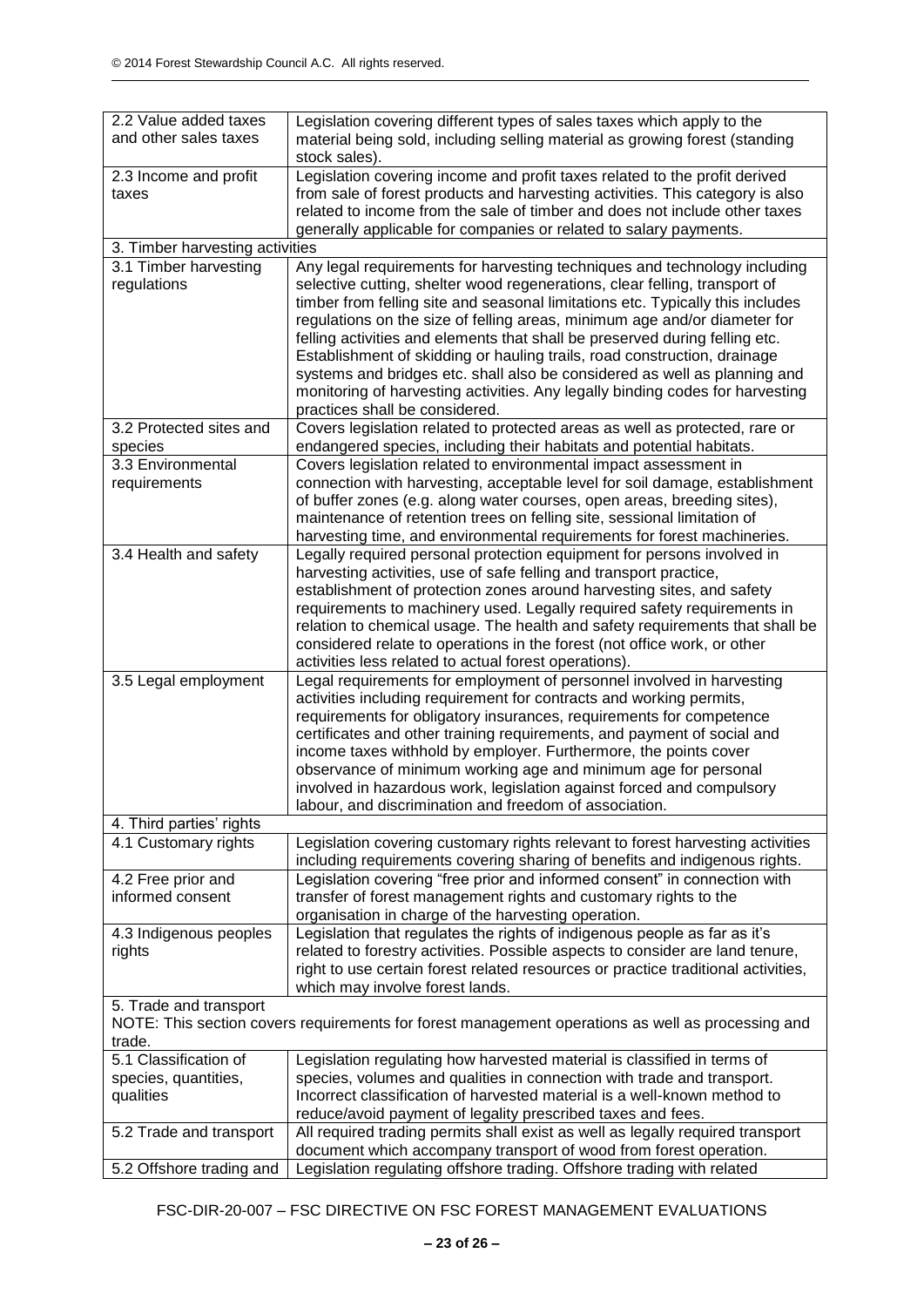| transfer pricing                         | companies placed in tax havens combined with artificial transfer prices is a<br>well-known way to avoid payment of legally prescribed taxes and fees to the<br>country of harvest and considered as an important generator of funds that<br>can be used for payment of bribery and black money to the forest operation<br>and personal involved in the harvesting operation. Many countries have<br>established legislation covering transfer pricing and offshore trading. It<br>should be noted that only transfer pricing and offshore trading as far as it is<br>legally prohibited in the country, can be included here. |
|------------------------------------------|-------------------------------------------------------------------------------------------------------------------------------------------------------------------------------------------------------------------------------------------------------------------------------------------------------------------------------------------------------------------------------------------------------------------------------------------------------------------------------------------------------------------------------------------------------------------------------------------------------------------------------|
| 5.4 Custom regulations                   | Custom legislation covering areas such as export/import licenses, product<br>classification (codes, quantities, qualities and species).                                                                                                                                                                                                                                                                                                                                                                                                                                                                                       |
| 5.5 CITES                                | CITES permits (the Convention on International Trade in Endangered<br>Species of Wild Fauna and Flora, also known as the Washington<br>Convention).                                                                                                                                                                                                                                                                                                                                                                                                                                                                           |
| 6. Due diligence/due care                |                                                                                                                                                                                                                                                                                                                                                                                                                                                                                                                                                                                                                               |
| 6.1 Due diligence/due<br>care procedures | Legislation requiring due diligence/due care procedures, including e.g. due<br>diligence/due care systems, declaration obligations, and/or the keeping of<br>trade related documents etc.                                                                                                                                                                                                                                                                                                                                                                                                                                     |

| ADVICE-20-007-018<br>$V1-0$ | Advice Note for the interpretation of the default clause of<br><b>Motion 65</b>                                                                                                                                                                                                                                                                                                                                                                                                                                                                                                                                                                                                                                                                                                                                                                                       |
|-----------------------------|-----------------------------------------------------------------------------------------------------------------------------------------------------------------------------------------------------------------------------------------------------------------------------------------------------------------------------------------------------------------------------------------------------------------------------------------------------------------------------------------------------------------------------------------------------------------------------------------------------------------------------------------------------------------------------------------------------------------------------------------------------------------------------------------------------------------------------------------------------------------------|
| Normative reference         | FSC-STD-20-007 V3-0 Forest Management Evaluations, Clause 8.4<br>FSC-STD-01-001 V5-2 FSC Principles and Criteria for Forest<br>Stewardship: Principle 9<br>FSC-STD-60-004 V1-1 Draft 1-0 International Generic Indicators<br>FSC-STD-60-002 V1-0 Structure and Content of National Forest<br>Stewardship<br><b>Standards</b><br>FSC-STD-60-006 V1-2 Process Requirements for the Development<br>and Maintenance<br>of National Forest Stewardship Standards<br>FSC-PRO-60-006 V2-0 EN Development and Transfer of NFSS TO<br>FSC P&C V5<br>Motion 65, General Assembly 2014<br>Motion 83, General Assembly 2014<br>BM 72.31 Board Decision on IFL cut-off date                                                                                                                                                                                                        |
| <b>Effective date</b>       | 01 January 2017                                                                                                                                                                                                                                                                                                                                                                                                                                                                                                                                                                                                                                                                                                                                                                                                                                                       |
| Expiry date                 | This Advice Note will expire in each country once the National<br>Forest Stewardship Standard or Interim National Standard becomes<br>effective.                                                                                                                                                                                                                                                                                                                                                                                                                                                                                                                                                                                                                                                                                                                      |
| Scope                       | This Advice Note applies to all certificate holders and certification<br>bodies operating in countries where Intact Forest Landscapes exist<br>according to Global Forest Watch maps: Angola, Argentina,<br>Australia, Belize, Bhutan, Bolivia, Brazil, Brunei, Cambodia,<br>Cameroon, Canada, Central African Republic, Chile, China,<br>Colombia, Congo DRC, Costa Rica, Cote d'Ivoire, Dominican Rep,<br>Ecuador, Equatorial Guinea, Ethiopia, Finland, French Guiana,<br>Gabon, Georgia, Guatemala, Guyana, Honduras, India, Indonesia,<br>Japan, Kazakhstan, Laos, Liberia, Madagascar, Malaysia, Mexico,<br>Mongolia, Myanmar, New Zealand, Nicaragua, Nigeria, Norway,<br>Panama, Papua N Guinea, Paraguay, Peru, Philippines, Repl.<br>Congo, Russia, Solomon Islands, Suriname, Sweden, Tanzania,<br>Thailand, Uganda, United States, Venezuela and Vietnam. |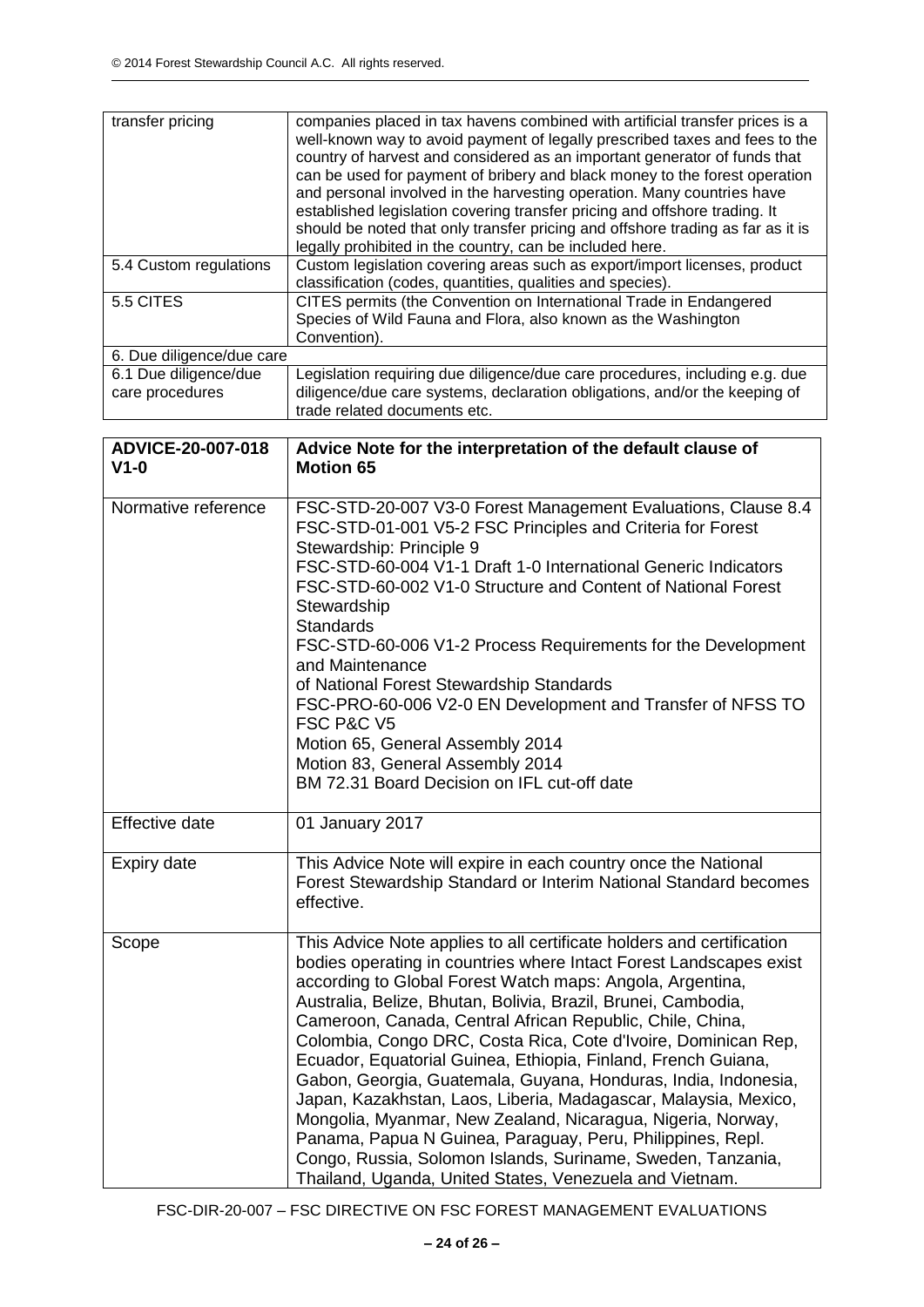| Terms & definitions | Intact Forest Landscape (IFL): A territory within today's global<br>extent of forest cover which contains forest and non-forest<br>ecosystems minimally influenced by human economic activity, with<br>an area of at least 500 km2 (50,000 ha) and a minimal width of 10<br>km (measured as the diameter of a circle that is entirely inscribed<br>within the boundaries of the territory) (Source: Intact Forests /<br>Global Forest Watch. Glossary definition as provided on Intact<br>Forest website. 2006-2014).                                                                                                                                         |
|---------------------|---------------------------------------------------------------------------------------------------------------------------------------------------------------------------------------------------------------------------------------------------------------------------------------------------------------------------------------------------------------------------------------------------------------------------------------------------------------------------------------------------------------------------------------------------------------------------------------------------------------------------------------------------------------|
|                     | Data source: Greenpeace, University of Maryland, World Resources<br>Institute and Transparent World. "Intact Forest Landscapes.<br>2000/2013" Accessed through Global Forest Watch.<br>www.globalforestwatch.org or a more recent IFL inventory using the<br>same methodology, such as Global Forest Watch Canada.                                                                                                                                                                                                                                                                                                                                            |
|                     | Indigenous Cultural Landscape (ICL): Indigenous Cultural<br>Landscapes are living landscapes to which Indigenous Peoples<br>attribute social, cultural, environmental and economic value<br>because of their enduring relationship with the land, water, fauna,<br>flora, and spirits and their present and future importance to cultural<br>identity. An ICL is characterized by features that have been<br>maintained through long term interactions based on land-care<br>knowledge and adaptive livelihood practices. They are landscapes<br>over which Indigenous Peoples exercise responsibility for<br>stewardship (Drafted by PIPC for Canada, 2016). |
|                     | NOTE: FPIC can be manifested in different ways in national<br>standards. ICL is a voluntary term. SDGs may choose not to use it.                                                                                                                                                                                                                                                                                                                                                                                                                                                                                                                              |
| Background          | The FSC Board of Directors (BM 72.31, July 2016) has concluded<br>that the Motion 65 default clause cannot be implemented as written<br>in the motion, due to the significant undesired side effects in some<br>of the most important countries for FSC. Therefore, the Board has<br>mandated the Secretariat to revise the default clause as laid out in<br>the 'proposal for the Motion 65 Default Clause' together with the<br>involved Network Partners and the participants in the IFL Solutions<br>Forum held in Bonn on July 6-8 2016.                                                                                                                 |
| Intent              | The purpose of this Advice Note is to advise certificate holders and<br>certification bodies to minimize further destruction of IFLs before the<br>full set of NFSS or INS indicators for Motion 65 become effective.                                                                                                                                                                                                                                                                                                                                                                                                                                         |
| Advice              | Advice to Certificate Holders and Certification Bodies in IFL<br>countries                                                                                                                                                                                                                                                                                                                                                                                                                                                                                                                                                                                    |
|                     | 1. Forest Management operations, including harvesting and road<br>building may proceed in IFLs, if they:                                                                                                                                                                                                                                                                                                                                                                                                                                                                                                                                                      |
|                     | 1.1. Do not impact more than 20% of Intact Forest<br>Landscapes within the Management Unit (MU), and                                                                                                                                                                                                                                                                                                                                                                                                                                                                                                                                                          |
|                     | 1.2. Do not reduce any IFLs below the 50,000 ha threshold<br>in the landscape.                                                                                                                                                                                                                                                                                                                                                                                                                                                                                                                                                                                |